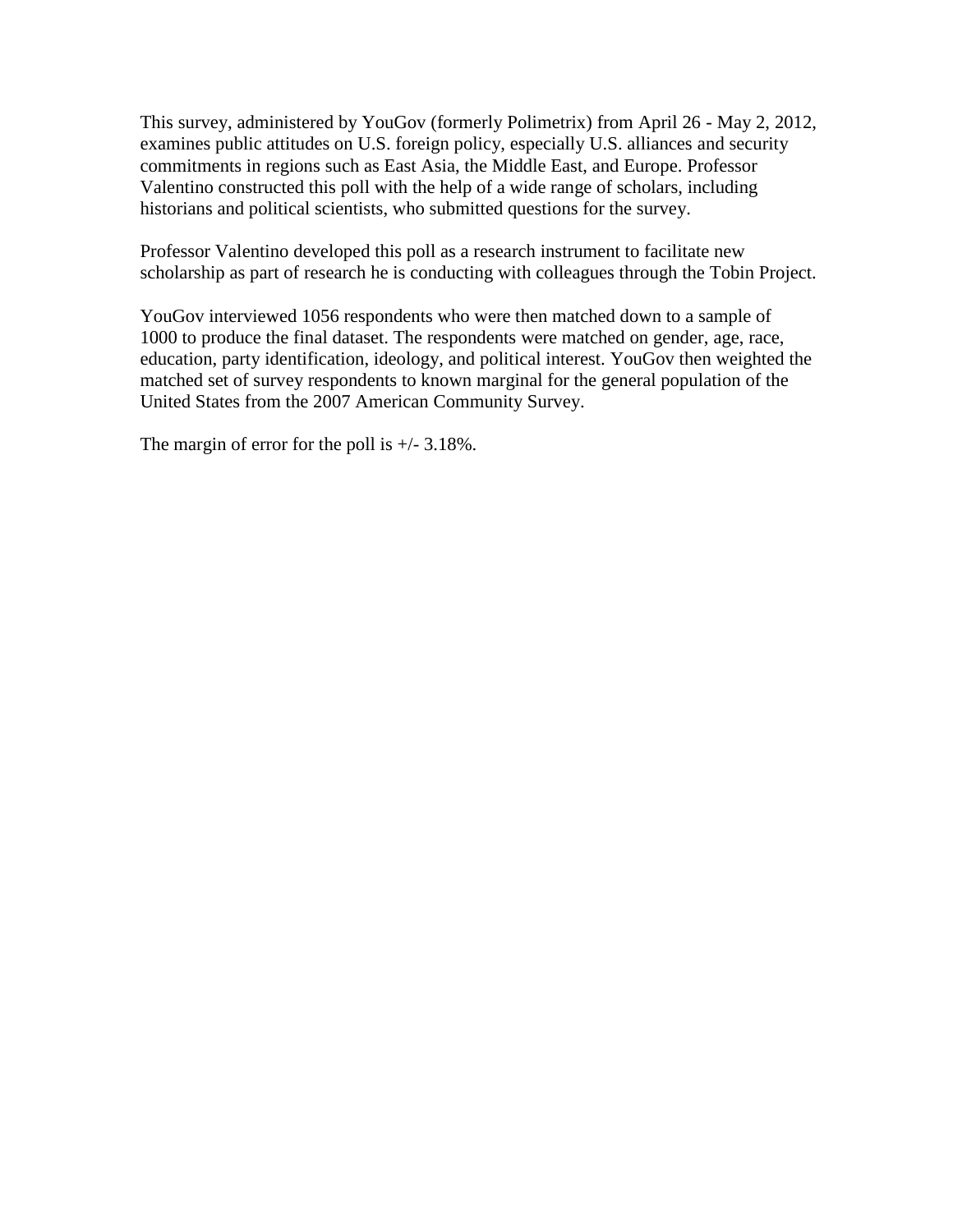| Q1: Would you describe yourself as a "born-again" or evangelical Christian? |                                        |           |       |       |       |  |  |  |
|-----------------------------------------------------------------------------|----------------------------------------|-----------|-------|-------|-------|--|--|--|
|                                                                             | Democrat Republican Independent<br>All | Other/Not |       |       |       |  |  |  |
|                                                                             |                                        |           |       |       | sure  |  |  |  |
| Yes                                                                         | 30.1%                                  | 24.3%     | 43.6% | 26.3% | 26.0% |  |  |  |
| No                                                                          | 64.7%                                  | 70.5%     | 52.5% | 70.1% | 59.4% |  |  |  |
| Don't know                                                                  | 5.3%                                   | 5.2%      | 3.9%  | 3.6%  | 14.6% |  |  |  |

# **Q2: What is your view of the Tea Party political movement? Would you say you support it strongly, support it somewhat, oppose it somewhat or oppose it strongly?**

|                  |       | All<br>Democrat | Republican | Independent | Other/Not |
|------------------|-------|-----------------|------------|-------------|-----------|
|                  |       |                 |            |             | sure      |
| Strongly support | 16.8% | 1.5%            | 39.3%      | 17.7%       | 11.8%     |
| Somewhat support | 20.4% | 8.1%            | 36.7%      | 23.4%       | 15.0%     |
| Somewhat oppose  | 7.0%  | 8.4%            | 2.8%       | 10.0%       | 4.7%      |
| Strongly oppose  | 29.2% | 56.6%           | 2.7%       | 25.1%       | 4.0%      |
| No opinion       | 26.5% | 25.4%           | 18.5%      | 23.8%       | 64.6%     |

| Q3: In politics, do you think of yourself as a libertarian or not? |       |                                 |       |       |       |  |  |  |
|--------------------------------------------------------------------|-------|---------------------------------|-------|-------|-------|--|--|--|
|                                                                    | All   | Democrat Republican Independent |       |       |       |  |  |  |
|                                                                    |       |                                 |       |       | sure  |  |  |  |
| Yes                                                                | 15.4% | 13.1%                           | 11.9% | 21.8% | 15.1% |  |  |  |
| N <sub>o</sub>                                                     | 64.4% | 69.2%                           | 74.0% | 55.6% | 42.3% |  |  |  |
| Don't know                                                         | 20.3% | 17.8%                           | 14.1% | 22.6% | 42.7% |  |  |  |

٦

| Q4: How closely would you say you follow news about world affairs and foreign policy issues? |       |       |                     |             |           |  |  |  |
|----------------------------------------------------------------------------------------------|-------|-------|---------------------|-------------|-----------|--|--|--|
|                                                                                              | All   |       | Democrat Republican | Independent | Other/Not |  |  |  |
|                                                                                              |       |       |                     |             | sure      |  |  |  |
| Very closely                                                                                 | 31.1% | 26.3% | 40.7%               | 33.9%       | 13.3%     |  |  |  |
| Somewhat closely                                                                             | 39.3% | 42.4% | 38.6%               | 42.3%       | 18.6%     |  |  |  |
| Not too closely                                                                              | 22.8% | 25.4% | 18.6%               | 19.1%       | 35.9%     |  |  |  |
| Not at all                                                                                   | 6.9%  | 5.8%  | 2.1%                | 4.7%        | 32.1%     |  |  |  |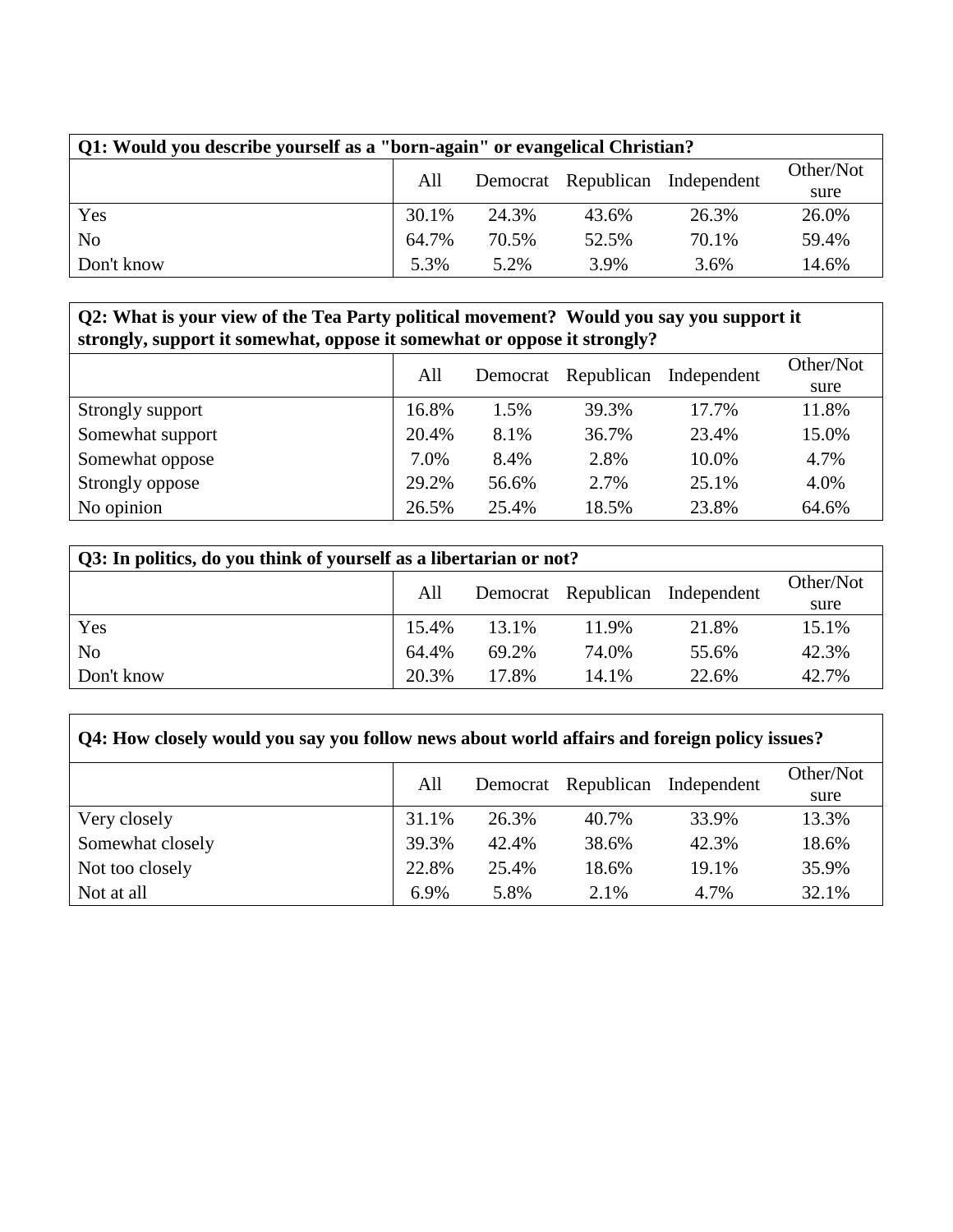| Q5: Do you have any close friends or family members currently serving in the United States<br>military? |       |       |                     |             |                   |  |  |  |
|---------------------------------------------------------------------------------------------------------|-------|-------|---------------------|-------------|-------------------|--|--|--|
|                                                                                                         | All   |       | Democrat Republican | Independent | Other/Not<br>sure |  |  |  |
| YES, I have a close friend or family<br>member serving in the regular military.                         | 24.6% | 23.6% | 26.8%               | 25.2%       | 20.1%             |  |  |  |
| YES, I have a close friend or family<br>member serving in the Reserve or<br>National Guard.             | 9.8%  | 7.7%  | 11.8%               | 10.9%       | 9.1%              |  |  |  |
| N <sub>O</sub>                                                                                          | 69.2% | 71.3% | 65.0%               | 68.1%       | 76.9%             |  |  |  |

**Q6: Do you have any close friends or family members who were killed or seriously wounded while serving in the United States military in the wars in Iraq or Afghanistan?**

|                | All   |       |       | Democrat Republican Independent | Other/Not<br>sure |
|----------------|-------|-------|-------|---------------------------------|-------------------|
| Yes            | 5.5%  | 5.4%  | 5.2%  | 6.4%                            | 4.2%              |
| N <sub>o</sub> | 94.5% | 94.6% | 94.8% | 93.6%                           | 95.8%             |

**Q7: Which of the following would you support as ways to reduce the nation's budget deficit? Check all that apply.**

|                                                  | Yes - would support as a way to reduce the nation's budget<br>deficit |          |            |             |                   |  |
|--------------------------------------------------|-----------------------------------------------------------------------|----------|------------|-------------|-------------------|--|
|                                                  | All                                                                   | Democrat | Republican | Independent | Other/Not<br>sure |  |
| Increases in taxes on higher-income<br>Americans | 55.0%                                                                 | 77.2%    | 27.1%      | 56.0%       | 40.0%             |  |
| Major cuts in military spending                  | 35.4%                                                                 | 46.0%    | 15.6%      | 41.8%       | 28.7%             |  |
| Major cuts in Social Security                    | 9.7%                                                                  | 3.6%     | 13.5%      | 13.9%       | 11.3%             |  |
| Major cuts in Medicare                           | 11.8%                                                                 | 4.9%     | 15.5%      | 17.5%       | 12.4%             |  |
| None of the above                                | 29.7%                                                                 | 14.0%    | 53.3%      | 26.0%       | 38.2%             |  |

*\*Respondents could only choose "yes" or "no"; they could not choose "don't know" for individual ways to reduce the deficit.*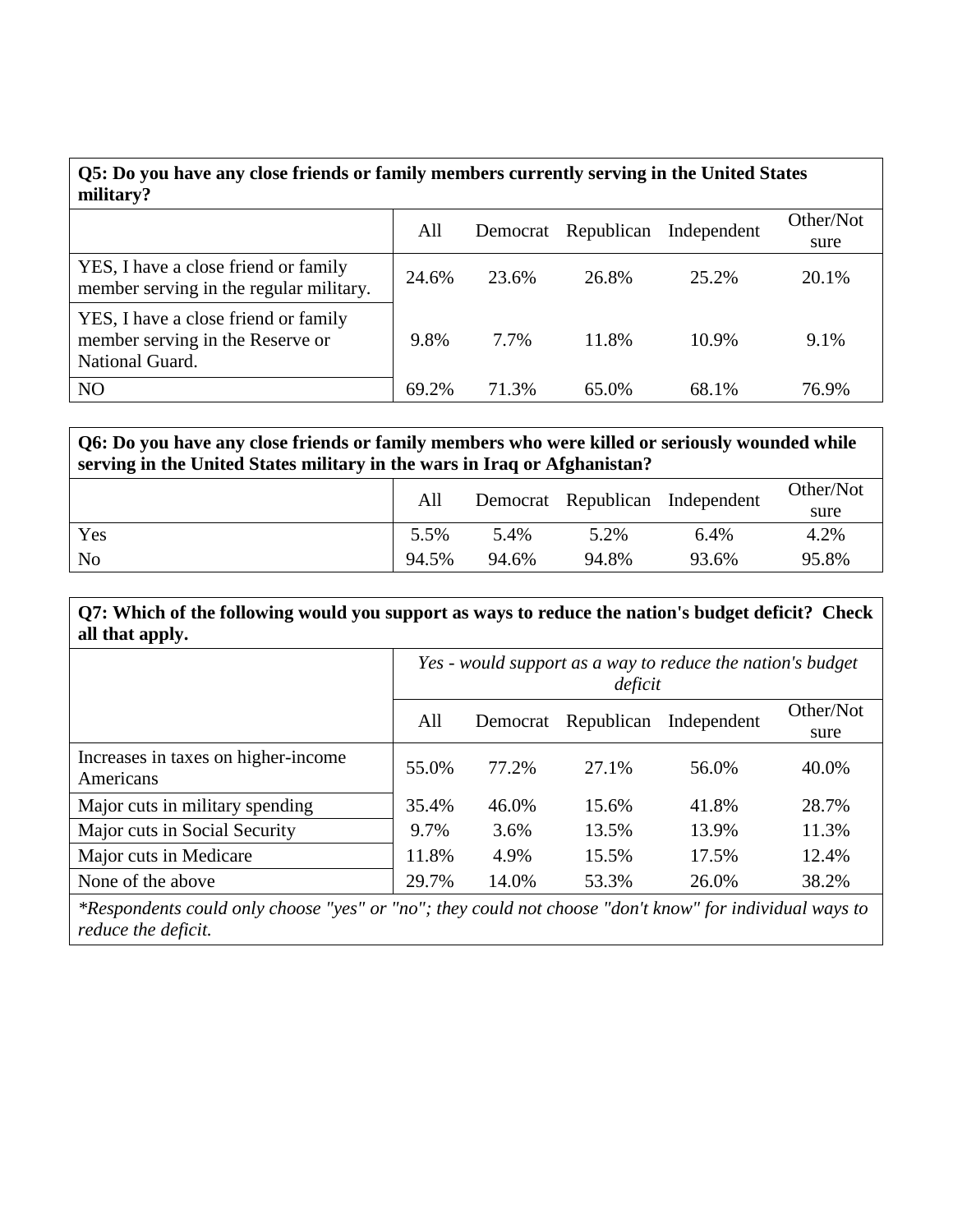| Q8: How closely does America's current foreign policy reflect your own preferred foreign policy? |       |                            |             |           |         |  |  |  |
|--------------------------------------------------------------------------------------------------|-------|----------------------------|-------------|-----------|---------|--|--|--|
|                                                                                                  |       | Democrat Republican<br>All | Independent | Other/Not |         |  |  |  |
|                                                                                                  |       |                            |             |           | sure    |  |  |  |
| Very closely                                                                                     | 4.3%  | 7.2%                       | 3.4%        | 2.5%      | $0.0\%$ |  |  |  |
| Somewhat closely                                                                                 | 21.0% | 32.8%                      | 15.2%       | 14.3%     | 8.4%    |  |  |  |
| A little                                                                                         | 36.0% | 35.2%                      | 35.1%       | 43.4%     | 19.1%   |  |  |  |
| Not at all                                                                                       | 38.7% | 24.9%                      | 46.3%       | 39.8%     | 72.5%   |  |  |  |

### **Q9: In considering your vote for U.S. President, how important are the candidates' positions on foreign policy issues compared to the importance of their positions on domestic issues?**

|                                                                                          | All   | Democrat | Republican | Independent | Other/Not<br>sure |
|------------------------------------------------------------------------------------------|-------|----------|------------|-------------|-------------------|
| Foreign policy issues are much more<br>important than domestic issues.                   | 2.4%  | 1.3%     | 3.0%       | 2.3%        | 5.3%              |
| Foreign policy issues are <b>somewhat</b><br>more important than domestic issues.        | 3.8%  | 3.9%     | 3.9%       | 3.8%        | 2.6%              |
| Foreign policy issues are <b>equally as</b><br>important as domestic issues.             | 49.4% | 49.7%    | 51.1%      | 48.9%       | 44.6%             |
| Foreign policy issues are <b>somewhat less</b><br><b>important</b> than domestic issues. | 26.2% | 30.4%    | 22.2%      | 28.2%       | 13.3%             |
| Foreign policy issues are much less<br><b>important</b> than domestic issues.            | 18.3% | 14.6%    | 19.8%      | 16.8%       | 34.2%             |

**Q10: Some people think that President Barack Obama's foreign policies have been very different from the foreign policies of former President George W. Bush. Others think their foreign policies have been very similar. What do you think?**

|                             | All   | Democrat Republican |       | Independent | Other/Not |
|-----------------------------|-------|---------------------|-------|-------------|-----------|
|                             |       |                     |       |             | sure      |
| Very similar                | 5.6%  | 4.9%                | 5.1%  | 6.7%        | 6.6%      |
| More similar than different | 18.6% | 19.6%               | 14.1% | 23.6%       | 11.9%     |
| More different than similar | 28.7% | 38.4%               | 23.1% | 25.1%       | 15.4%     |
| Very different              | 25.7% | 16.4%               | 42.9% | 26.6%       | 11.4%     |
| Don't know                  | 21.4% | 20.7%               | 14.9% | 18.1%       | 54.7%     |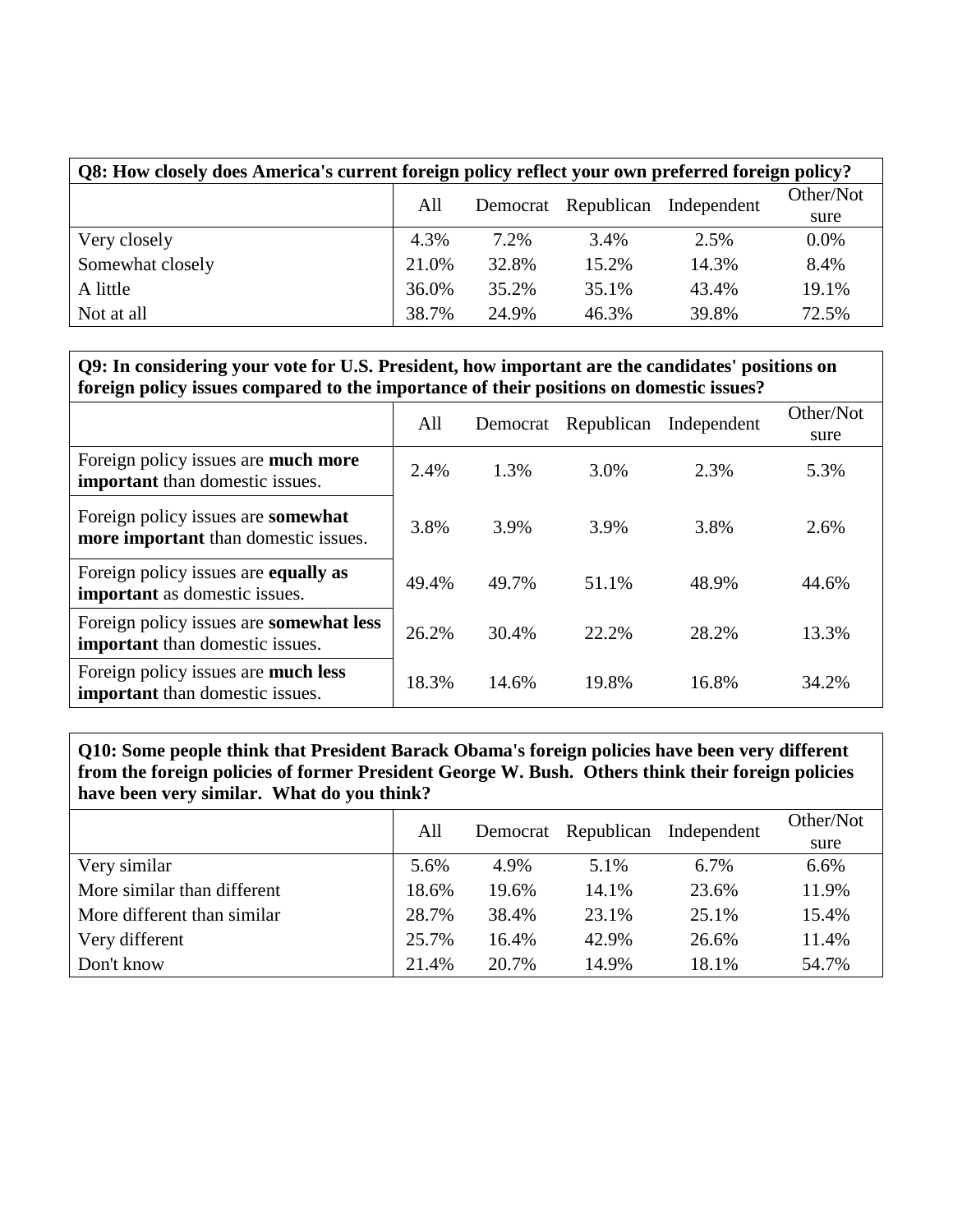| Q11: Which of the following statements comes closer to your point of view on the importance of<br>human rights in U.S. foreign policy?                                                      |       |          |            |             |                   |  |  |  |
|---------------------------------------------------------------------------------------------------------------------------------------------------------------------------------------------|-------|----------|------------|-------------|-------------------|--|--|--|
|                                                                                                                                                                                             | All   | Democrat | Republican | Independent | Other/Not<br>sure |  |  |  |
| The United States should <b>maintain</b><br><b>good relations</b> with strategically and<br>economically important countries even<br>if those countries have poor human<br>rights policies. | 28.9% | 26.4%    | 34.1%      | 29.4%       | 22.5%             |  |  |  |
| The United States should <b>demand all</b><br>nations respect human rights even if<br>that means hurting our relationships with<br>strategically and economically important<br>countries.   | 47.8% | 51.3%    | 46.4%      | 50.5%       | 28.7%             |  |  |  |
| Don't know                                                                                                                                                                                  | 23.3% | 22.4%    | 19.5%      | 20.1%       | 48.7%             |  |  |  |

| Q12: Which of the following statements best describes your views on the U.S. war in Afghanistan? |       |          |            |             |                   |  |  |  |
|--------------------------------------------------------------------------------------------------|-------|----------|------------|-------------|-------------------|--|--|--|
|                                                                                                  | All   | Democrat | Republican | Independent | Other/Not<br>sure |  |  |  |
| I used to support the war but now I<br>oppose it.                                                | 25.7% | 22.6%    | 29.5%      | 29.9%       | 14.3%             |  |  |  |
| I used to oppose the war but now I<br>support it.                                                | 2.0%  | 3.0%     | 2.0%       | 1.0%        | 1.4%              |  |  |  |
| I have always supported the war.                                                                 | 22.9% | 9.6%     | 41.6%      | 26.1%       | 14.4%             |  |  |  |
| I have always opposed the war.                                                                   | 32.1% | 47.1%    | 15.8%      | 31.1%       | 19.7%             |  |  |  |
| Don't know.                                                                                      | 17.2% | 17.7%    | 11.2%      | 11.9%       | 50.3%             |  |  |  |

٦

 $\Gamma$ 

**Q13: How strongly do you agree or disagree with the following statement? "If the United States**  wants to save lives around the world it should focus less on military interventions against violent or **undemocratic governments and more on providing lifesaving vaccines and medicines to poor people."**

|                            | All   | Democrat | Republican | Independent | Other/Not<br>sure |
|----------------------------|-------|----------|------------|-------------|-------------------|
| Strongly agree             | 16.2% | 24.2%    | 7.5%       | 14.6%       | 12.6%             |
| Somewhat agree             | 31.2% | 39.6%    | 21.7%      | 33.5%       | 17.0%             |
| Neither agree nor disagree | 30.2% | 24.8%    | 31.0%      | 29.3%       | 53.9%             |
| Somewhat disagree          | 13.3% | 7.2%     | 21.9%      | 14.8%       | 8.7%              |
| Strongly disagree          | 9.1%  | 4.3%     | 17.9%      | 7.8%        | 7.9%              |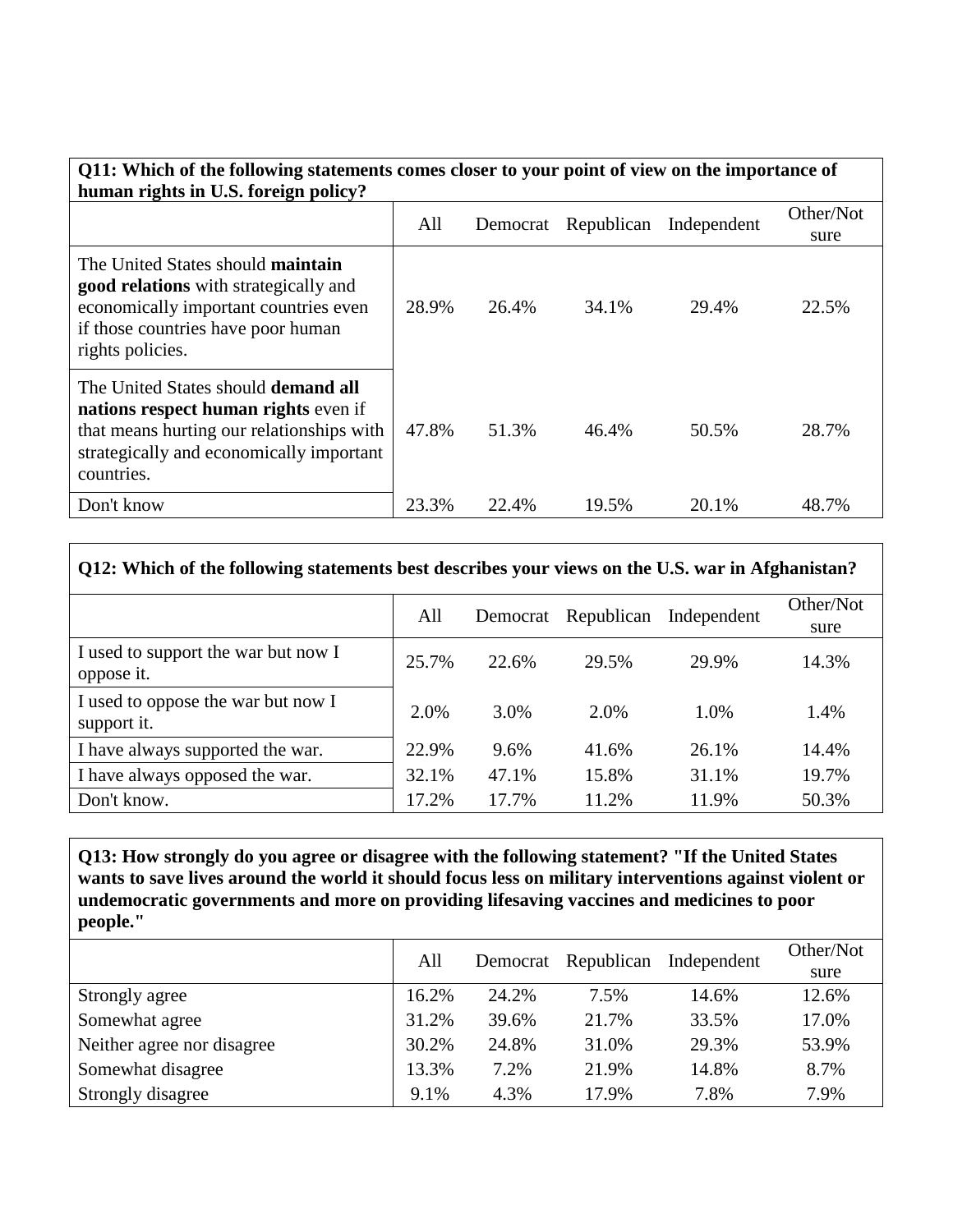#### **Q14: How strongly do you agree or disagree with the following statement? "The U.S. President has too much independent power over American foreign policy decisions these days."**

|                            | All   |       | Democrat Republican | Independent | Other/Not<br>sure |
|----------------------------|-------|-------|---------------------|-------------|-------------------|
| Strongly agree             | 19.5% | 7.3%  | 32.6%               | 24.7%       | 16.0%             |
| Somewhat agree             | 20.1% | 13.6% | 30.2%               | 20.4%       | 16.4%             |
| Neither agree nor disagree | 32.0% | 34.5% | 25.0%               | 27.9%       | 55.0%             |
| Somewhat disagree          | 17.4% | 23.8% | 8.1%                | 20.9%       | 7.3%              |
| Strongly disagree          | 11.1% | 20.9% | 4.1%                | 6.2%        | 5.3%              |

### **Q15: How strongly do you agree or disagree with the following statement? "America's experiences in the wars in Iraq and Afghanistan demonstrate that America's leaders have failed to learn the lessons of Vietnam."**

|                            | All   | Democrat | Republican | Independent | Other/Not |
|----------------------------|-------|----------|------------|-------------|-----------|
|                            |       |          |            |             | sure      |
| Strongly agree             | 29.0% | 31.0%    | 22.6%      | 33.8%       | 24.0%     |
| Somewhat agree             | 31.5% | 35.5%    | 28.8%      | 33.1%       | 17.2%     |
| Neither agree nor disagree | 21.7% | 21.7%    | 17.0%      | 18.7%       | 45.1%     |
| Somewhat disagree          | 11.4% | 9.0%     | 19.4%      | 7.4%        | 10.2%     |
| Strongly disagree          | 6.5%  | 2.9%     | 12.1%      | 7.0%        | 3.4%      |

#### **Q16: How strongly do you agree or disagree with the following statement? "The United States must sometimes use military force to remove foreign leaders or governments from power."**

|                            | All   | Democrat | Republican | Independent | Other/Not<br>sure |
|----------------------------|-------|----------|------------|-------------|-------------------|
| Strongly agree             | 15.0% | 10.1%    | 23.8%      | 14.7%       | 10.2%             |
| Somewhat agree             | 38.9% | 40.0%    | 45.4%      | 36.6%       | 21.9%             |
| Neither agree nor disagree | 24.5% | 26.4%    | 16.5%      | 21.0%       | 51.3%             |
| Somewhat disagree          | 11.9% | 13.9%    | 7.1%       | 15.8%       | 6.3%              |
| Strongly disagree          | 9.7%  | 9.6%     | 7.3%       | 12.0%       | 10.3%             |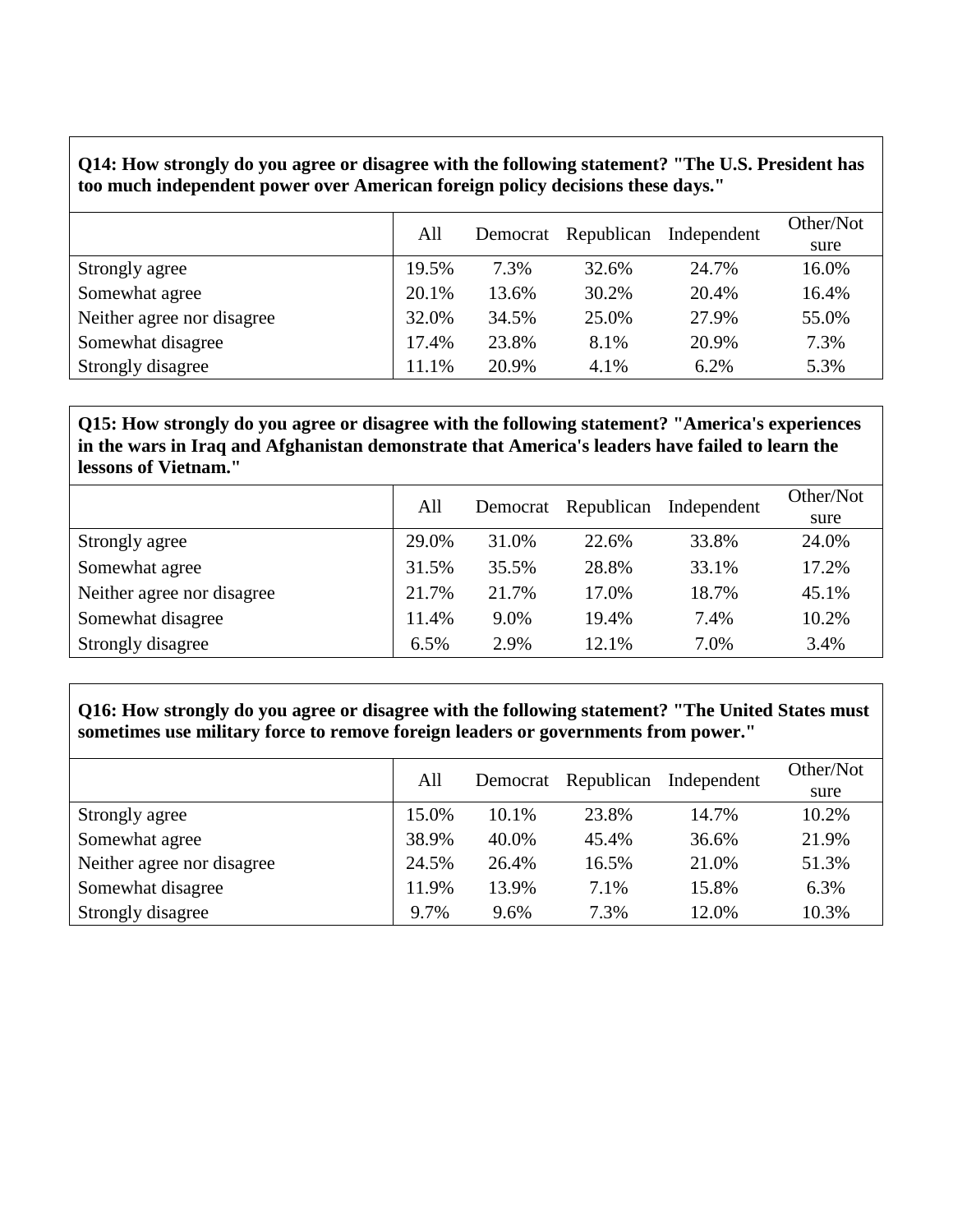# **Q17: Under which of the following conditions, if any, would you support the use of U.S. military force to remove foreign leaders or governments from power? Please check all that apply.**

|                                                                                                                                       | Yes - would support the use of U.S.military force under the<br>following condition |       |       |                                 |                   |  |
|---------------------------------------------------------------------------------------------------------------------------------------|------------------------------------------------------------------------------------|-------|-------|---------------------------------|-------------------|--|
|                                                                                                                                       | All                                                                                |       |       | Democrat Republican Independent | Other/Not<br>sure |  |
| To stop small-scale or moderate human<br>rights abuses by the government, such as<br>the killing of tens or hundreds of<br>civilians. | 32.1%                                                                              | 34.3% | 33.1% | 29.4%                           | 27.9%             |  |
| To stop massive human rights abuses by<br>the government, such as the killing of<br>thousands of civilians.                           | 60.8%                                                                              | 62.6% | 59.9% | 64.1%                           | 45.6%             |  |
| To prevent the government from<br>producing weapons of mass destruction.                                                              | 53.5%                                                                              | 45.7% | 69.6% | 53.3%                           | 39.1%             |  |
| To prevent the government from giving<br>weapons of mass destruction to<br>America's adversaries.                                     | 56.6%                                                                              | 51.5% | 70.1% | 55.9%                           | 39.5%             |  |
| To end the government's support for<br>terrorist organizations.                                                                       | 51.6%                                                                              | 41.9% | 70.6% | 50.5%                           | 39.5%             |  |
| To remove non-democratic<br>governments.                                                                                              | 6.5%                                                                               | 7.2%  | 7.8%  | 5.9%                            | 1.0%              |  |
| To defend U.S. economic interests from<br>being seized by the government.                                                             | 36.2%                                                                              | 32.3% | 50.9% | 29.5%                           | 29.1%             |  |
| None of the above                                                                                                                     | 16.0%                                                                              | 16.3% | 7.6%  | 17.3%                           | 36.6%             |  |
| *Respondents could only choose "yes" or "no"; they could not choose "don't know" for individual                                       |                                                                                    |       |       |                                 |                   |  |

*conditions.*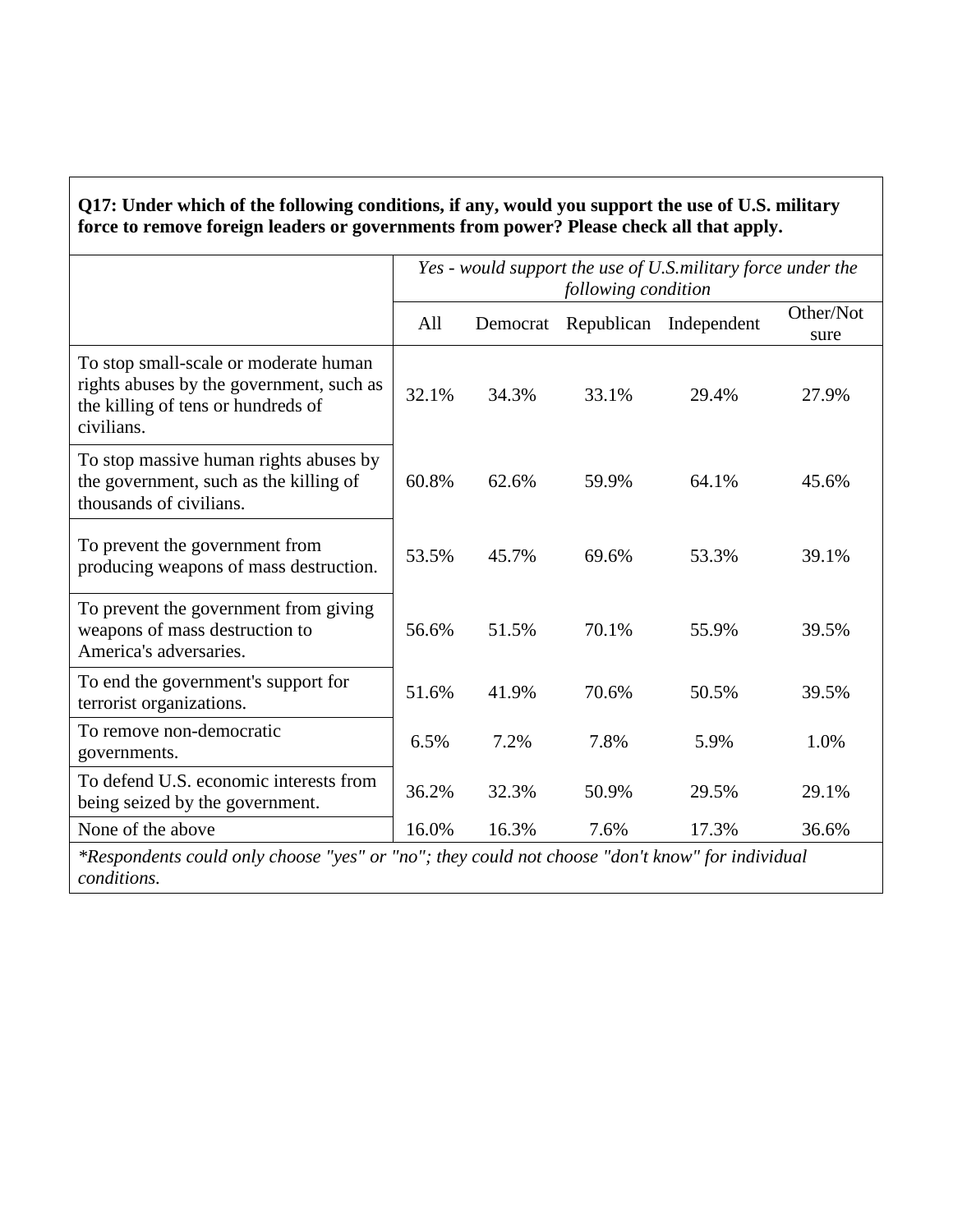### **Q18: It has been proposed that every time the United States goes to war in the future the government should issue a special "war surtax" on all American citizens to pay for the war and avoid adding to our nation's debt. How strongly would you favor or oppose such a tax?**

|                            | All   | Democrat Republican |       | Independent | Other/Not |
|----------------------------|-------|---------------------|-------|-------------|-----------|
|                            |       |                     |       |             | sure      |
| Strongly support           | 9.6%  | 13.7%               | 2.6%  | 12.6%       | 3.7%      |
| Somewhat support           | 15.5% | 18.4%               | 11.4% | 18.2%       | 6.6%      |
| Neither support nor oppose | 22.2% | 21.6%               | 19.7% | 18.5%       | 44.1%     |
| Somewhat oppose            | 12.1% | 11.2%               | 17.5% | 10.9%       | 3.7%      |
| Strongly oppose            | 40.6% | 35.0%               | 48.9% | 39.8%       | 42.0%     |

| Q19: Which of the following statements comes closest to your views on terrorism?               |       |       |                     |             |           |  |  |  |  |
|------------------------------------------------------------------------------------------------|-------|-------|---------------------|-------------|-----------|--|--|--|--|
|                                                                                                | All   |       | Democrat Republican | Independent | Other/Not |  |  |  |  |
|                                                                                                |       |       |                     |             | sure      |  |  |  |  |
| Terrorists attack the United States<br>mostly because they hate America's<br>values.           | 48.8% | 40.3% | 70.9%               | 44.7%       | 30.9%     |  |  |  |  |
| Terrorists attack the United States<br>mostly because they hate America's<br>foreign policies. | 36.5% | 44.4% | 21.3%               | 43.5%       | 26.1%     |  |  |  |  |
| Don't know                                                                                     | 14.8% | 15.3% | 7.8%                | 11.7%       | 43.1%     |  |  |  |  |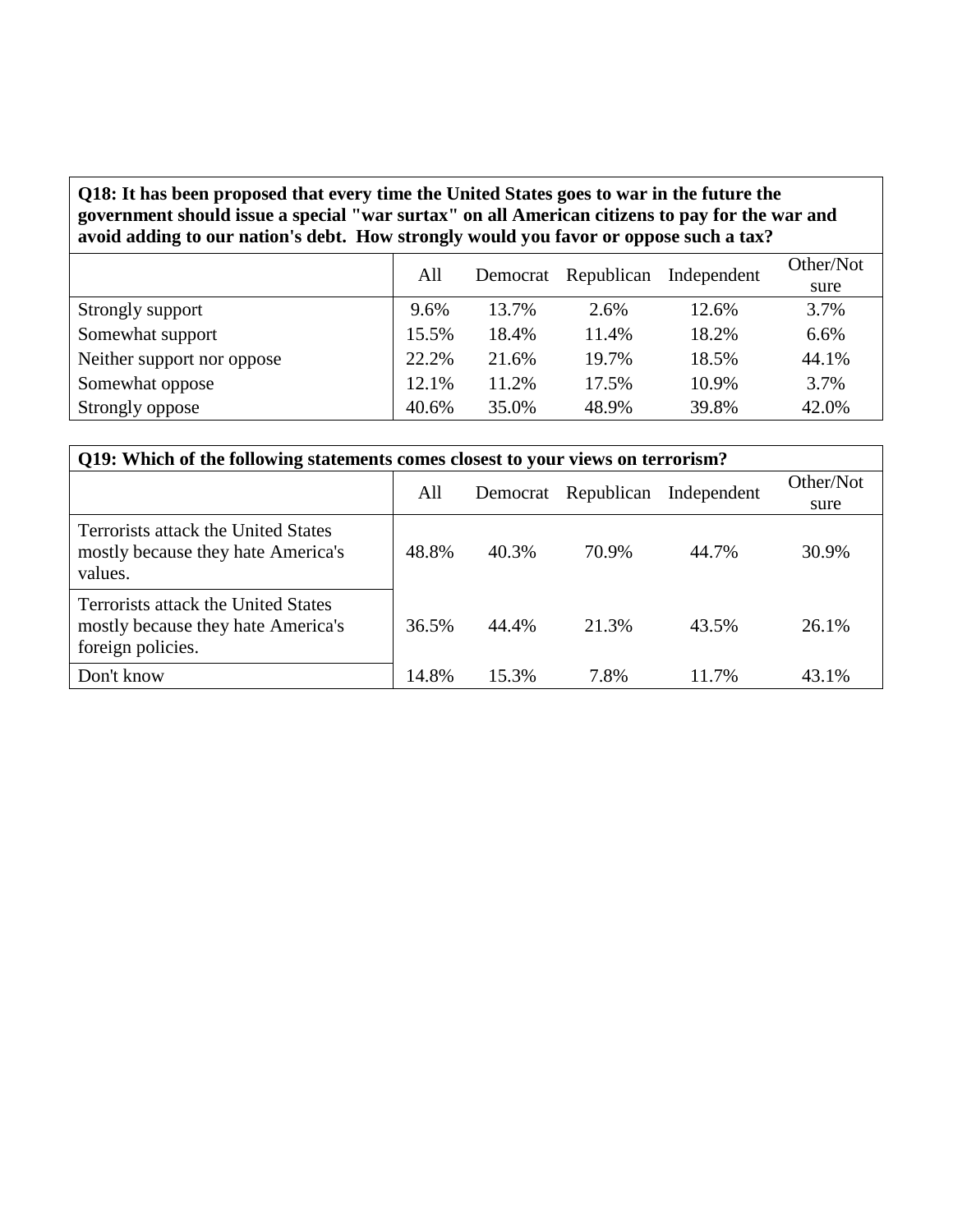**Q20: To the best of your knowledge, with which of the following countries does the United States currently have a formal treaty that pledges the United States to help defend that country? Check all that apply.**

|                             | Yes - the US has a formal treaty with this country |          |            |             |                   |  |
|-----------------------------|----------------------------------------------------|----------|------------|-------------|-------------------|--|
|                             | All                                                | Democrat | Republican | Independent | Other/Not<br>sure |  |
| South Korea                 | 46.7%                                              | 41.7%    | 52.3%      | 53.0%       | 31.9%             |  |
| Japan                       | 42.4%                                              | 36.9%    | 45.8%      | 53.1%       | 22.8%             |  |
| <b>Israel</b>               | 55.3%                                              | 52.2%    | 64.7%      | 56.2%       | 37.5%             |  |
| Taiwan                      | 23.4%                                              | 18.5%    | 25.9%      | 30.0%       | 15.9%             |  |
| Latvia                      | 4.8%                                               | 3.4%     | 5.4%       | 7.7%        | $0.0\%$           |  |
| Turkey                      | 17.3%                                              | 15.9%    | 17.7%      | 21.5%       | 8.8%              |  |
| India                       | 11.8%                                              | 14.2%    | 12.0%      | 10.5%       | 4.3%              |  |
| Mexico                      | 20.7%                                              | 20.7%    | 18.0%      | 24.5%       | 16.8%             |  |
| Germany                     | 36.6%                                              | 34.3%    | 41.6%      | 41.4%       | 17.2%             |  |
| Romania                     | 7.5%                                               | 5.8%     | 8.0%       | 10.5%       | 3.5%              |  |
| Kuwait                      | 27.7%                                              | 24.6%    | 34.2%      | 29.5%       | 15.2%             |  |
| Saudi Arabia                | 21.3%                                              | 20.1%    | 24.1%      | 23.1%       | 12.3%             |  |
| Egypt                       | 10.4%                                              | 12.0%    | 12.1%      | 9.5%        | 1.3%              |  |
| None of the above countries | 21.6%                                              | 21.0%    | 16.5%      | 21.1%       | 41.3%             |  |

*\*Respondents could only choose "yes" or "no" for individual countries; they could not choose "don't know."*

| Q21: In your opinion, what country is America's most important foreign ally?                             |         |          |            |             |           |  |  |  |
|----------------------------------------------------------------------------------------------------------|---------|----------|------------|-------------|-----------|--|--|--|
|                                                                                                          | All     | Democrat | Republican | Independent | Other/Not |  |  |  |
|                                                                                                          |         |          |            |             | sure      |  |  |  |
| Canada                                                                                                   | 15.2%   | 16.0%    | 11.9%      | 14.9%       | 22.4%     |  |  |  |
| <b>Great Britain</b>                                                                                     | 48.1%   | 50.6%    | 47.0%      | 50.4%       | 32.9%     |  |  |  |
| <b>Israel</b>                                                                                            | 18.4%   | 11.9%    | 30.4%      | 17.5%       | 12.7%     |  |  |  |
| Japan                                                                                                    | $6.6\%$ | 7.5%     | 4.4%       | 6.3%        | 10.5%     |  |  |  |
| Turkey                                                                                                   | 1.6%    | 2.0%     | 0.9%       | 1.8%        | 1.3%      |  |  |  |
| France                                                                                                   | 2.5%    | 4.1%     | 1.3%       | 1.1%        | 2.8%      |  |  |  |
| Germany                                                                                                  | 3.7%    | 4.8%     | 1.8%       | 3.3%        | 5.8%      |  |  |  |
| Other*                                                                                                   | 4.0%    | 2.9%     | 2.4%       | 4.7%        | 11.6%     |  |  |  |
| *Respondents could only choose "yes" or "no" for individual countries. Write-in information is available |         |          |            |             |           |  |  |  |
| for the "other" category (some chose to write "don't know").                                             |         |          |            |             |           |  |  |  |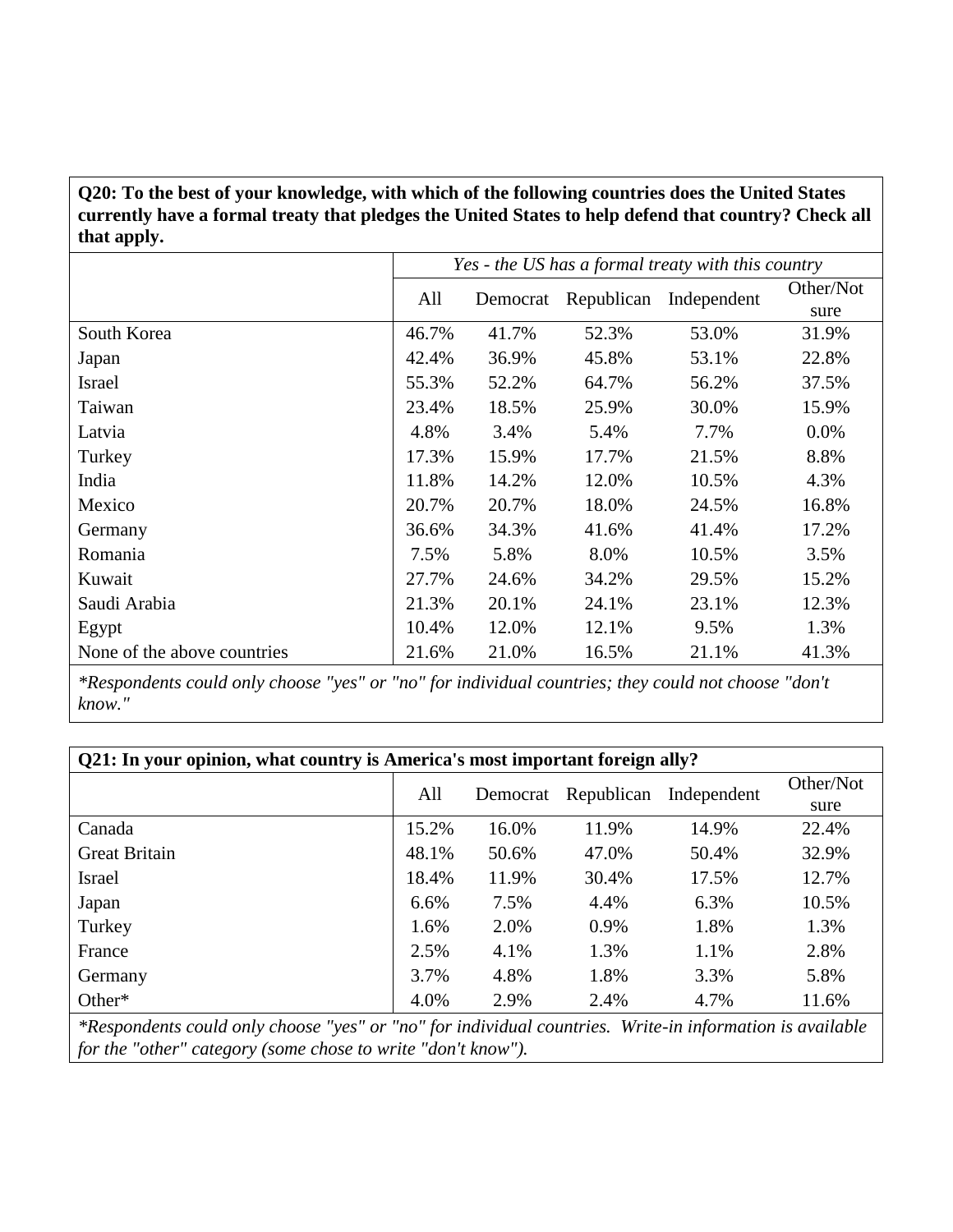#### **Q22: How strongly do you agree or disagree with the following statement? "Many of America's alliances were formed during the Cold War and don't make sense for America today."**

|                            | All   | Democrat | Republican | Independent | Other/Not<br>sure |
|----------------------------|-------|----------|------------|-------------|-------------------|
| Strongly agree             | 6.4%  | 7.9%     | 3.8%       | 7.0%        | 6.5%              |
| Somewhat agree             | 19.8% | 23.7%    | 14.8%      | 23.3%       | 7.0%              |
| Neither agree nor disagree | 44.9% | 48.2%    | 36.0%      | 40.0%       | 73.1%             |
| Somewhat disagree          | 18.2% | 14.8%    | 26.4%      | 18.7%       | 6.5%              |
| Strongly disagree          | 10.7% | 5.5%     | 19.1%      | 11.0%       | 6.8%              |

#### **Q23: How strongly do you agree or disagree with the following statement? "Most of America's allies get more help from the United States than the United States gets from them."**

|                            | All   | Democrat | Republican | Independent | Other/Not<br>sure |
|----------------------------|-------|----------|------------|-------------|-------------------|
| Strongly agree             | 45.2% | 37.2%    | 60.2%      | 47.2%       | 28.6%             |
| Somewhat agree             | 31.8% | 37.9%    | 25.4%      | 32.7%       | 22.5%             |
| Neither agree nor disagree | 18.4% | 19.7%    | 11.6%      | 14.6%       | 44.6%             |
| Somewhat disagree          | 3.1%  | 4.4%     | 2.1%       | 3.3%        | 0.0%              |
| Strongly disagree          | 1.5%  | 0.9%     | 0.7%       | 2.2%        | 4.3%              |

#### **Q24: How strongly do you agree or disagree with the following statement? "The United States can no longer afford to maintain its commitments to defend all of its current allies around the world."**

|                            | All   | Democrat | Republican | Independent | Other/Not<br>sure |
|----------------------------|-------|----------|------------|-------------|-------------------|
| Strongly agree             | 27.8% | 27.7%    | 28.7%      | 28.4%       | 23.4%             |
| Somewhat agree             | 33.8% | 33.8%    | 34.0%      | 36.2%       | 26.0%             |
| Neither agree nor disagree | 25.9% | 27.8%    | 20.4%      | 23.1%       | 43.5%             |
| Somewhat disagree          | 8.9%  | 8.4%     | 12.4%      | 8.4%        | 2.1%              |
| Strongly disagree          | 3.6%  | 2.3%     | 4.5%       | 3.9%        | 5.0%              |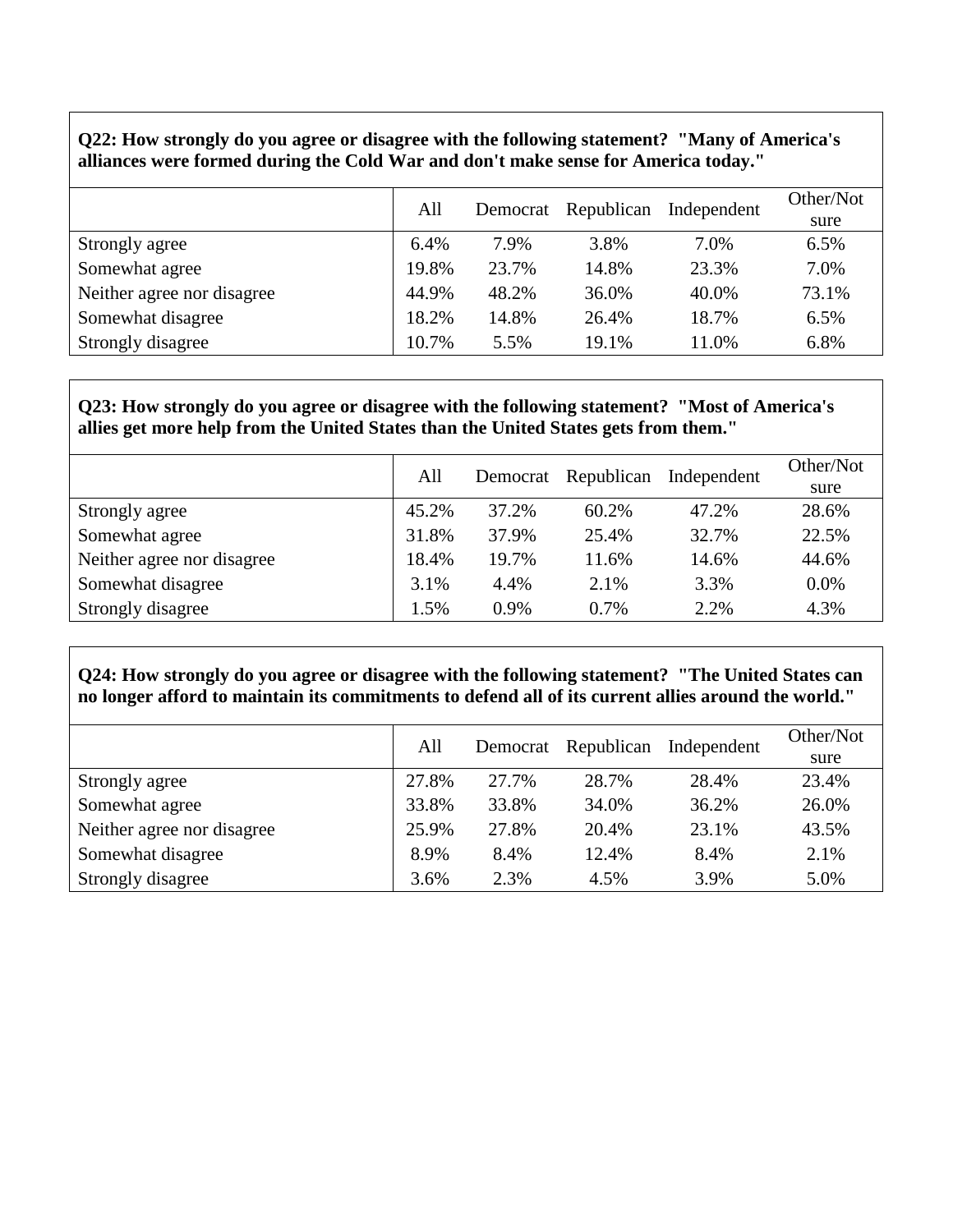# **Q25: How strongly do you agree or disagree with the following statement? "The United States faces greater threats to its security today than it did during the Cold War."**

|                            | All   | Democrat | Republican | Independent | Other/Not |
|----------------------------|-------|----------|------------|-------------|-----------|
|                            |       |          |            |             | sure      |
| Strongly agree             | 34.1% | 29.7%    | 44.9%      | 33.1%       | 23.2%     |
| Somewhat agree             | 29.2% | 29.8%    | 35.1%      | 25.4%       | 21.1%     |
| Neither agree nor disagree | 22.5% | 23.1%    | 15.3%      | 20.9%       | 46.9%     |
| Somewhat disagree          | 9.5%  | 12.3%    | 4.0%       | 13.6%       | 1.1%      |
| Strongly disagree          | 4.7%  | 5.1%     | 0.8%       | 7.0%        | 7.7%      |

**Q26: How strongly do you agree or disagree with the following statement? "The United States should establish new military alliances to help defend emerging democratic states like Brazil and India."**

|                            | All   | Democrat | Republican | Independent | Other/Not |
|----------------------------|-------|----------|------------|-------------|-----------|
|                            |       |          |            |             | sure      |
| Strongly agree             | 7.8%  | 8.0%     | 9.9%       | 7.2%        | 2.9%      |
| Somewhat agree             | 33.5% | 32.9%    | 32.0%      | 39.8%       | 20.4%     |
| Neither agree nor disagree | 39.5% | 42.7%    | 35.7%      | 32.3%       | 59.6%     |
| Somewhat disagree          | 13.1% | 12.2%    | 16.0%      | 13.4%       | 7.4%      |
| Strongly disagree          | 6.1%  | 4.2%     | 6.5%       | 7.3%        | 9.7%      |

**Q27: How strongly do you agree or disagree with the following statement? "Most of America's allies, even the wealthy and powerful ones, fear war so much that if they are threatened by a determined enemy, they will give in, unless they are defended by the United States."**

|                            | All   | Democrat | Republican | Independent | Other/Not<br>sure |
|----------------------------|-------|----------|------------|-------------|-------------------|
| Strongly agree             | 12.4% | 11.4%    | 14.1%      | 11.8%       | 13.6%             |
| Somewhat agree             | 26.0% | 22.5%    | 34.7%      | 28.5%       | 6.7%              |
| Neither agree nor disagree | 39.8% | 42.6%    | 35.8%      | 31.1%       | 66.8%             |
| Somewhat disagree          | 15.5% | 16.4%    | 12.1%      | 19.4%       | 9.1%              |
| Strongly disagree          | 6.4%  | 7.2%     | 3.3%       | 9.2%        | 3.8%              |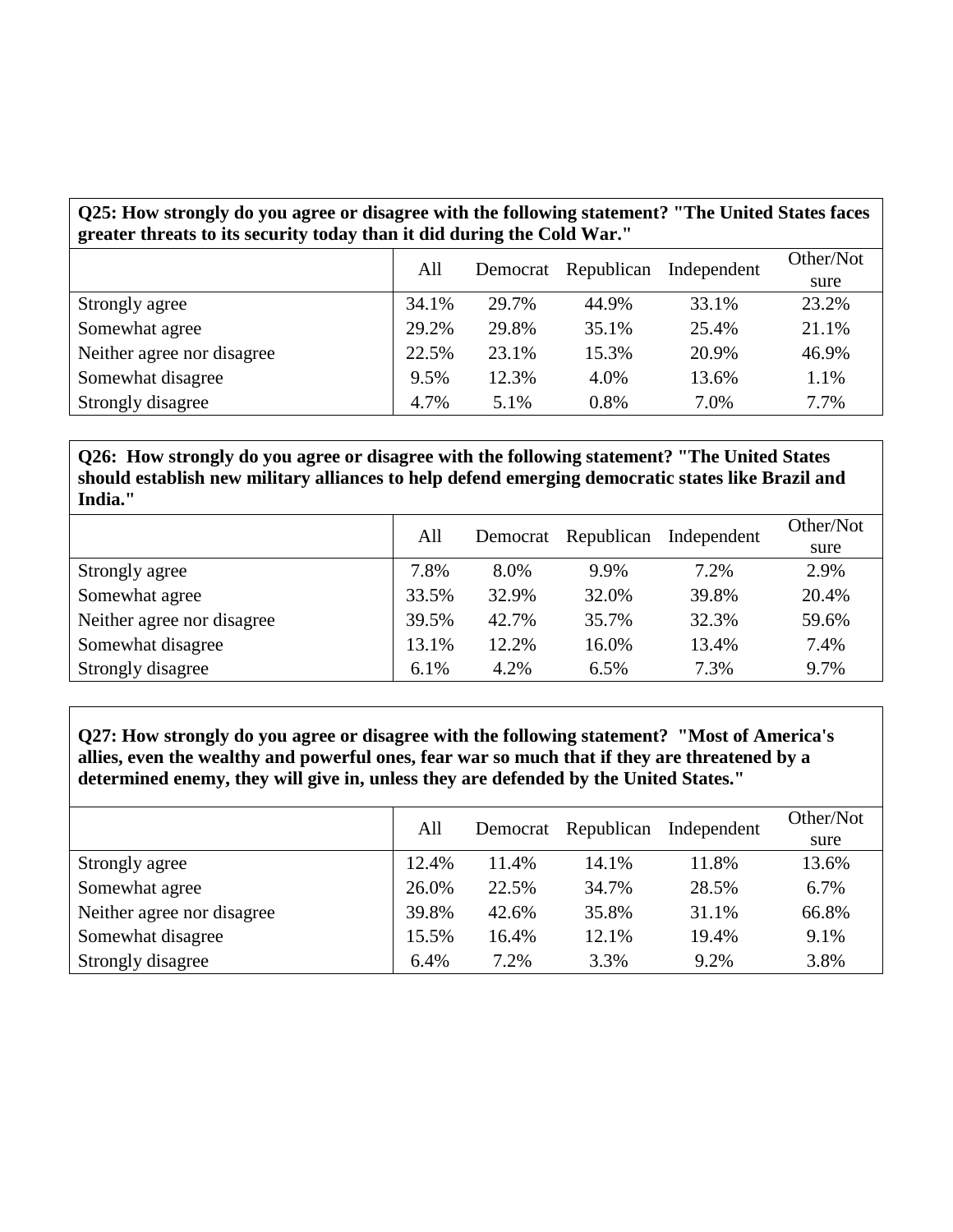**Q28: How strongly do you agree or disagree with the following statement? "South Korea is capable of defending itself in a war with North Korea without direct military support from the United States."**

|                            | All   | Democrat | Republican | Independent | Other/Not |
|----------------------------|-------|----------|------------|-------------|-----------|
|                            |       |          |            |             | sure      |
| Strongly agree             | 10.2% | 10.4%    | 8.8%       | 12.9%       | 5.6%      |
| Somewhat agree             | 21.8% | 26.0%    | 20.1%      | 19.5%       | 15.5%     |
| Neither agree nor disagree | 29.7% | 29.5%    | 20.2%      | 28.6%       | 62.6%     |
| Somewhat disagree          | 26.1% | 25.8%    | 33.0%      | 24.7%       | 11.5%     |
| Strongly disagree          | 12.2% | 8.3%     | 17.9%      | 14.3%       | 4.9%      |

**Q29: How strongly do you agree or disagree with the following statement? "If the United States decided to end its commitment to help defend South Korea, our enemies would doubt America's resolve to defend other American allies and interests in the future."**

|                            | All   |       | Democrat Republican | Independent | Other/Not |
|----------------------------|-------|-------|---------------------|-------------|-----------|
|                            |       |       |                     |             | sure      |
| Strongly agree             | 19.2% | 16.5% | 25.6%               | 20.7%       | 6.5%      |
| Somewhat agree             | 38.3% | 37.6% | 46.0%               | 37.0%       | 22.2%     |
| Neither agree nor disagree | 30.6% | 33.3% | 21.2%               | 25.8%       | 63.1%     |
| Somewhat disagree          | 8.6%  | 9.8%  | 4.3%                | 13.1%       | 2.6%      |
| Strongly disagree          | 3.3%  | 2.9%  | 3.0%                | 3.4%        | 5.6%      |

**Q30: If a candidate for U.S. Senate in your state proposed to end the current U.S. military alliance with South Korea, would that make you more or less likely to vote for him/her?**

|                              | All   |       | Democrat Republican | Independent | Other/Not<br>sure |
|------------------------------|-------|-------|---------------------|-------------|-------------------|
| Much more likely             | 4.6%  | 6.1%  | 3.6%                | 4.1%        | 2.5%              |
| Somewhat more likely         | 7.0%  | 7.1%  | 7.0%                | 7.1%        | 6.7%              |
| Neither more nor less likely | 57.4% | 61.7% | 48.5%               | 56.2%       | 69.4%             |
| Somewhat less likely         | 15.3% | 11.6% | 21.3%               | 16.3%       | 10.5%             |
| Much less likely             | 15.7% | 13.5% | 19.7%               | 16.4%       | 10.9%             |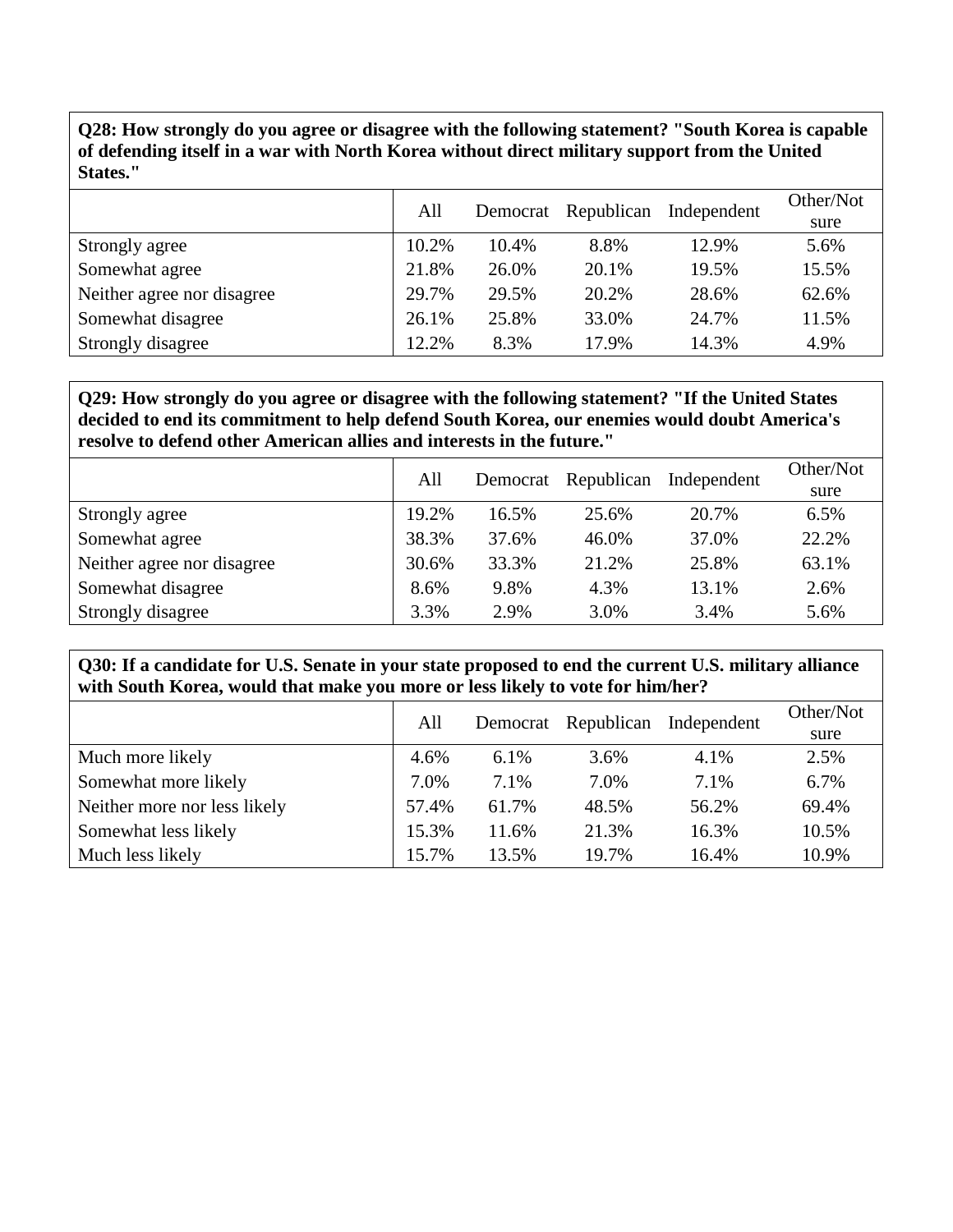**Q31: How strongly do you agree or disagree with the following statement? "If the United States ended its current security agreement with Japan and withdrew all American military forces from U.S. bases in Japan, Japan would seek to build its own nuclear weapons for its defense."**

|                            | All   |       | Democrat Republican | Independent | Other/Not |
|----------------------------|-------|-------|---------------------|-------------|-----------|
|                            |       |       |                     |             | sure      |
| Strongly agree             | 17.1% | 17.8% | 19.3%               | 16.5%       | 9.2%      |
| Somewhat agree             | 33.0% | 31.2% | 38.6%               | 35.1%       | 17.3%     |
| Neither agree nor disagree | 31.6% | 32.7% | 26.3%               | 25.7%       | 61.6%     |
| Somewhat disagree          | 12.6% | 12.8% | 11.0%               | 14.9%       | 9.1%      |
| Strongly disagree          | 5.7%  | 5.4%  | 4.8%                | 7.8%        | 2.9%      |

**Q32: How strongly do you agree or disagree with the following statement? "The United States must maintain its commitments to defend Japan or Japan will align with China against the United States."**

|                            | All   |       | Democrat Republican | Independent | Other/Not |
|----------------------------|-------|-------|---------------------|-------------|-----------|
|                            |       |       |                     |             | sure      |
| Strongly agree             | 7.5%  | 7.6%  | 10.1%               | 5.7%        | 4.3%      |
| Somewhat agree             | 19.7% | 24.2% | 21.2%               | 15.7%       | 7.6%      |
| Neither agree nor disagree | 34.7% | 34.6% | 27.9%               | 31.4%       | 65.7%     |
| Somewhat disagree          | 20.7% | 18.3% | 24.8%               | 22.9%       | 11.3%     |
| Strongly disagree          | 17.5% | 15.3% | 15.9%               | 24.3%       | 11.1%     |

**Q33: How strongly do you agree or disagree with the following statement? "Japan spends less on its own defense than it should because of the security provided by Japan's military alliance with the United States."**

|                            | All    |       | Democrat Republican | Independent | Other/Not |
|----------------------------|--------|-------|---------------------|-------------|-----------|
|                            |        |       |                     |             | sure      |
| Strongly agree             | 17.1%  | 14.6% | 17.8%               | 21.4%       | 12.2%     |
| Somewhat agree             | 35.8%  | 31.5% | 44.4%               | 39.4%       | 17.5%     |
| Neither agree nor disagree | 38.4%  | 41.1% | 31.3%               | 32.7%       | 65.5%     |
| Somewhat disagree          | 7.0%   | 10.2% | 5.3%                | 5.1%        | 4.8%      |
| Strongly disagree          | $.7\%$ | 2.6%  | 1.3%                | 1.5%        | 0.0%      |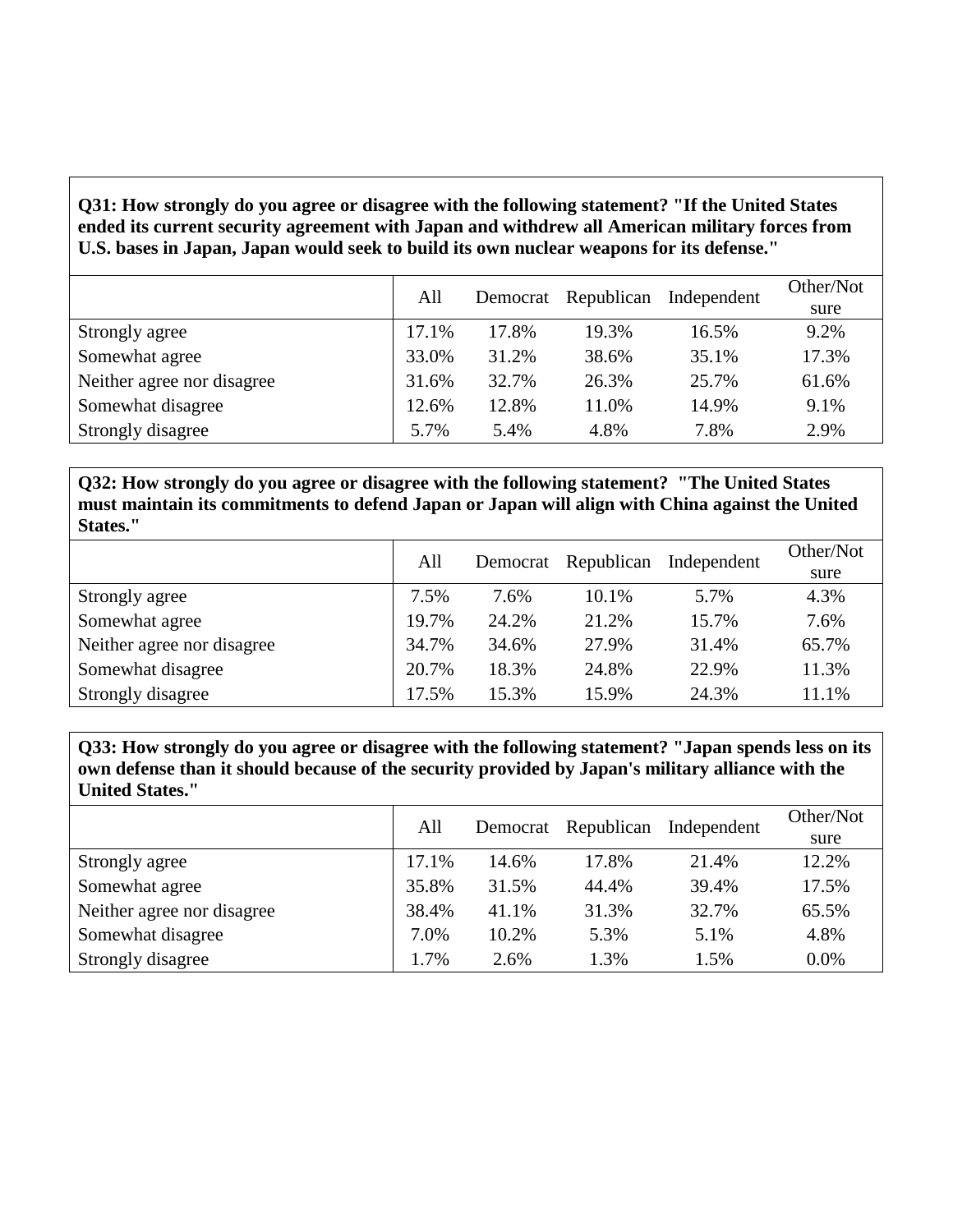| Q34: How strongly do you agree or disagree with the following statement? "Japan is capable of |  |
|-----------------------------------------------------------------------------------------------|--|
| defending itself without direct military support from the United States."                     |  |

|                            | All   | Democrat | Republican | Independent | Other/Not<br>sure |
|----------------------------|-------|----------|------------|-------------|-------------------|
| Strongly agree             | 14.1% | 15.1%    | 13.2%      | 13.5%       | 14.3%             |
| Somewhat agree             | 30.6% | 31.7%    | 30.8%      | 33.8%       | 15.3%             |
| Neither agree nor disagree | 32.9% | 32.3%    | 28.7%      | 27.6%       | 64.2%             |
| Somewhat disagree          | 18.1% | 16.5%    | 23.2%      | 19.5%       | 5.2%              |
| Strongly disagree          | 4.4%  | 4.4%     | 4.2%       | 5.6%        | 1.1%              |

#### **Q35: How friendly do you think relations between the United States and China will be 20 years from now?**

|                                                                                                                           | All   | Democrat | Republican | Independent | Other/Not<br>sure |
|---------------------------------------------------------------------------------------------------------------------------|-------|----------|------------|-------------|-------------------|
| The United States and China will<br>become close allies.                                                                  | 3.5%  | 5.7%     | 2.1%       | 2.4%        | 1.1%              |
| Relations between the United States and<br>China will grow somewhat friendlier<br>than they are today.                    | 17.7% | 23.4%    | 12.1%      | 19.5%       | 4.3%              |
| Relations between the United States and<br>China will <b>stay about the same</b> as they<br>are today.                    | 25.5% | 27.1%    | 24.1%      | 27.2%       | 17.0%             |
| Relations between the United States and<br>China will grow somewhat worse with<br>serious tensions and occasional crises. | 21.3% | 15.1%    | 30.1%      | 24.2%       | 12.3%             |
| Relations between the United States and<br>China will grow much worse with<br>regular military crises or even war.        | 9.0%  | 4.0%     | 15.2%      | 11.6%       | 3.2%              |
| Don't know                                                                                                                | 23.2% | 24.7%    | 16.4%      | 15.1%       | 62.1%             |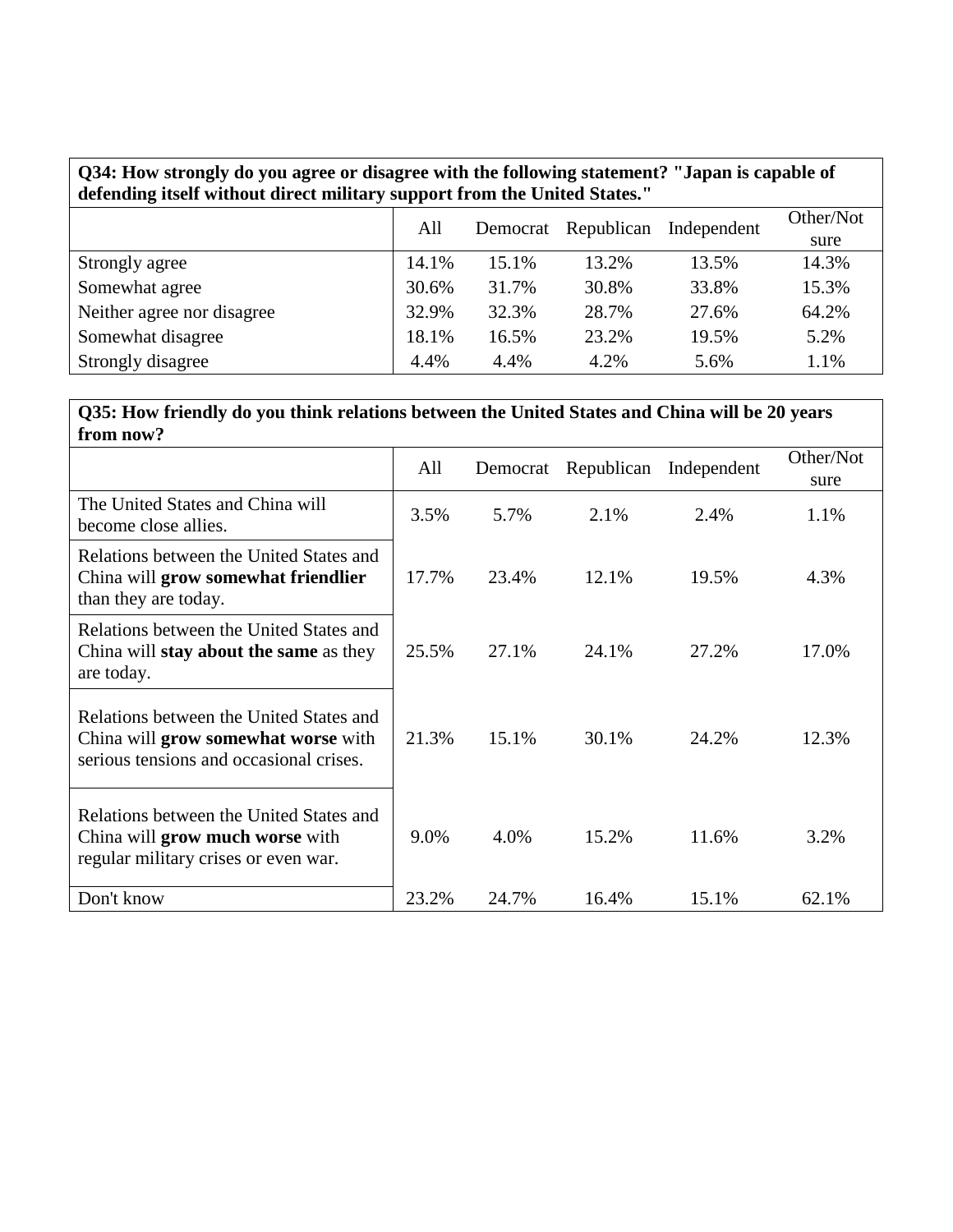#### **Q36: How strongly do you agree or disagree with the following statement? "As long as China remains a communist country the United States and China will always be adversaries."**

|                            | All   | Democrat | Republican | Independent | Other/Not<br>sure |
|----------------------------|-------|----------|------------|-------------|-------------------|
| Strongly agree             | 17.3% | 11.7%    | 25.3%      | 20.0%       | 9.1%              |
| Somewhat agree             | 33.6% | 29.1%    | 47.8%      | 29.2%       | 23.8%             |
| Neither agree nor disagree | 32.2% | 34.1%    | 20.6%      | 31.9%       | 60.2%             |
| Somewhat disagree          | 13.3% | 19.3%    | 4.9%       | 15.5%       | 5.9%              |
| Strongly disagree          | 3.6%  | 5.8%     | 1.4%       | 3.5%        | 1.0%              |

**Q37: Many people worry that China will use force against Taiwan if Taiwan declares independence from China. If Taiwan declared independence and China attacked it, would you support the use of U.S. military force on behalf of Taiwan?**

|                | All   |       |       | Democrat Republican Independent | Other/Not<br>sure |
|----------------|-------|-------|-------|---------------------------------|-------------------|
| Yes            | 29.2% | 22.0% | 43.6% | 29.3%                           | 16.4%             |
| N <sub>o</sub> | 31.2% | 35.3% | 28.8% | 33.1%                           | 13.9%             |
| Don't know     | 39.7% | 42.7% | 27.6% | 37.6%                           | 69.7%             |

**Q38: How strongly do you agree or disagree with the following statement? "If China attacked Taiwan and the United States decided not to help defend Taiwan, our enemies would doubt America's resolve to defend our key interests in the future."**

|                            | All   | Democrat | Republican | Independent | Other/Not<br>sure |
|----------------------------|-------|----------|------------|-------------|-------------------|
| Strongly agree             | 18.1% | 11.0%    | 30.9%      | 18.4%       | 8.6%              |
| Somewhat agree             | 30.7% | 34.3%    | 28.2%      | 32.9%       | 15.3%             |
| Neither agree nor disagree | 34.3% | 36.0%    | 27.1%      | 30.4%       | 60.5%             |
| Somewhat disagree          | 12.8% | 13.3%    | 10.5%      | 15.0%       | 10.1%             |
| Strongly disagree          | 4.3%  | 5.4%     | 3.2%       | 3.4%        | 5.5%              |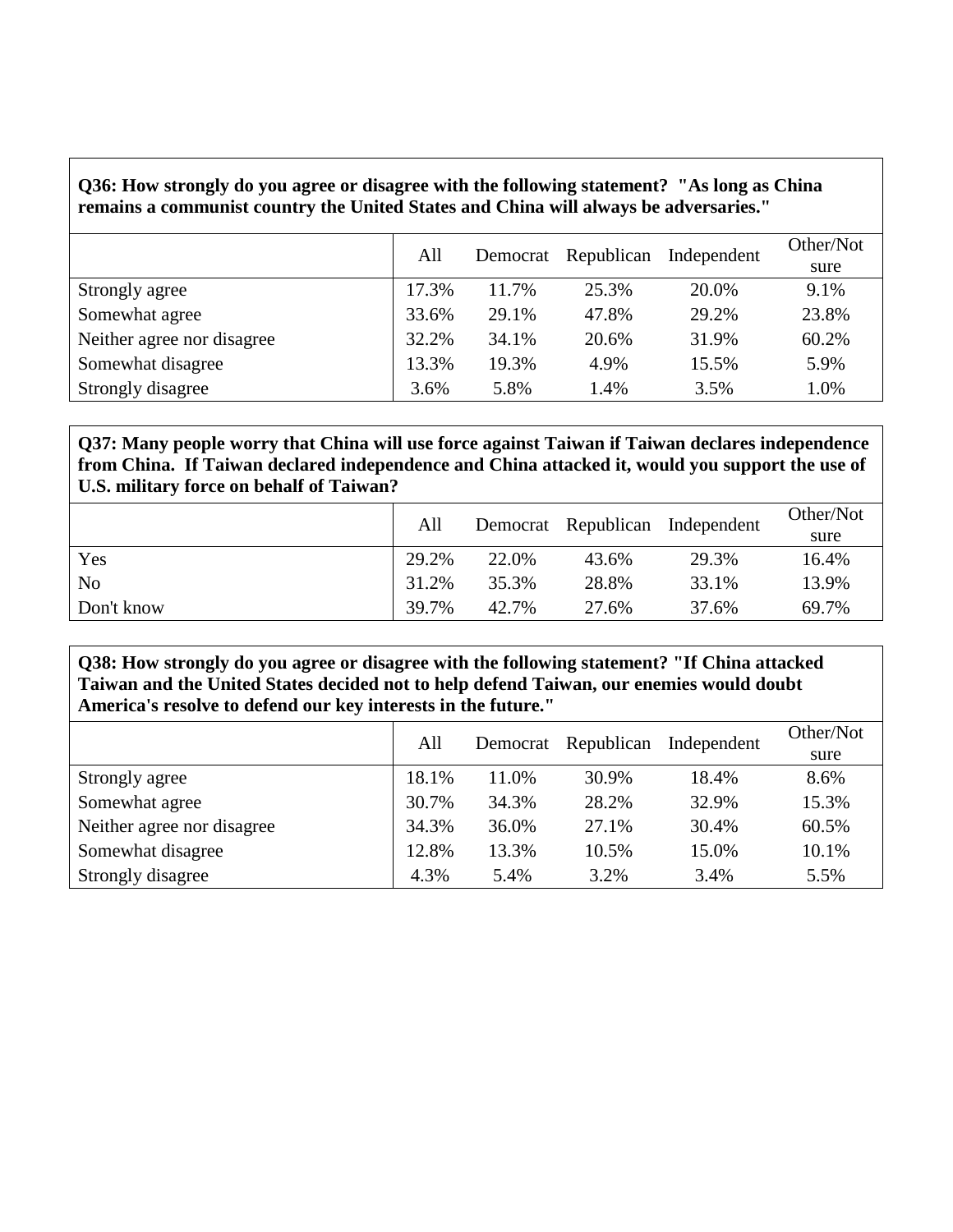**Q39: How strongly do you agree or disagree with the following statement? "The U.S. must maintain its current naval forces in Asia and the Pacific to protect the cargo ships that carry most of trade between the United States and Asia."**

|                            | All   | Democrat | Republican | Independent | Other/Not |
|----------------------------|-------|----------|------------|-------------|-----------|
|                            |       |          |            |             | sure      |
| Strongly agree             | 27.1% | 24.3%    | 37.7%      | 24.9%       | 14.1%     |
| Somewhat agree             | 36.9% | 38.2%    | 38.6%      | 37.5%       | 23.8%     |
| Neither agree nor disagree | 27.2% | 27.4%    | 16.8%      | 27.8%       | 55.9%     |
| Somewhat disagree          | 6.5%  | 8.3%     | 5.3%       | 6.7%        | 1.1%      |
| Strongly disagree          | 2.4%  | 1.7%     | 1.7%       | 3.1%        | 5.1%      |

### **Q40: How strongly do you agree or disagree with the following statement? "America's European allies spend less on their own defense than they should because of the security provided by the NATO military alliance with the United States."**

|                            | All<br>Democrat Republican |       |       | Independent | Other/Not |
|----------------------------|----------------------------|-------|-------|-------------|-----------|
|                            |                            |       |       | sure        |           |
| Strongly agree             | 23.6%                      | 18.9% | 30.1% | 27.3%       | 13.2%     |
| Somewhat agree             | 35.7%                      | 37.0% | 37.1% | 38.3%       | 17.4%     |
| Neither agree nor disagree | 33.6%                      | 35.0% | 27.3% | 27.1%       | 67.3%     |
| Somewhat disagree          | 5.4%                       | 7.3%  | 3.4%  | 6.1%        | 0.9%      |
| Strongly disagree          | 1.7%                       | 1.9%  | 2.2%  | 1.3%        | 1.3%      |

#### **Q41: If Germany developed its own nuclear weapons, how big a threat would this be to the interests of the United States?**

|                       | All   | Democrat | Republican | Independent | Other/Not<br>sure |
|-----------------------|-------|----------|------------|-------------|-------------------|
| 1 - No threat at all  | 19.2% | 16.1%    | 19.3%      | 26.3%       | 9.8%              |
| 2                     | 16.5% | 12.6%    | 19.5%      | 20.4%       | 12.5%             |
| 3                     | 13.1% | 14.0%    | 11.9%      | 11.0%       | 19.5%             |
| $\overline{4}$        | 16.7% | 19.4%    | 17.1%      | 14.1%       | 12.1%             |
|                       | 11.0% | 11.0%    | 12.3%      | 9.3%        | 12.8%             |
| 6 - A critical threat | 12.3% | 16.3%    | 11.7%      | 8.9%        | 7.7%              |
| Don't know            | 11.1% | 10.6%    | 8.3%       | 10.0%       | 25.7%             |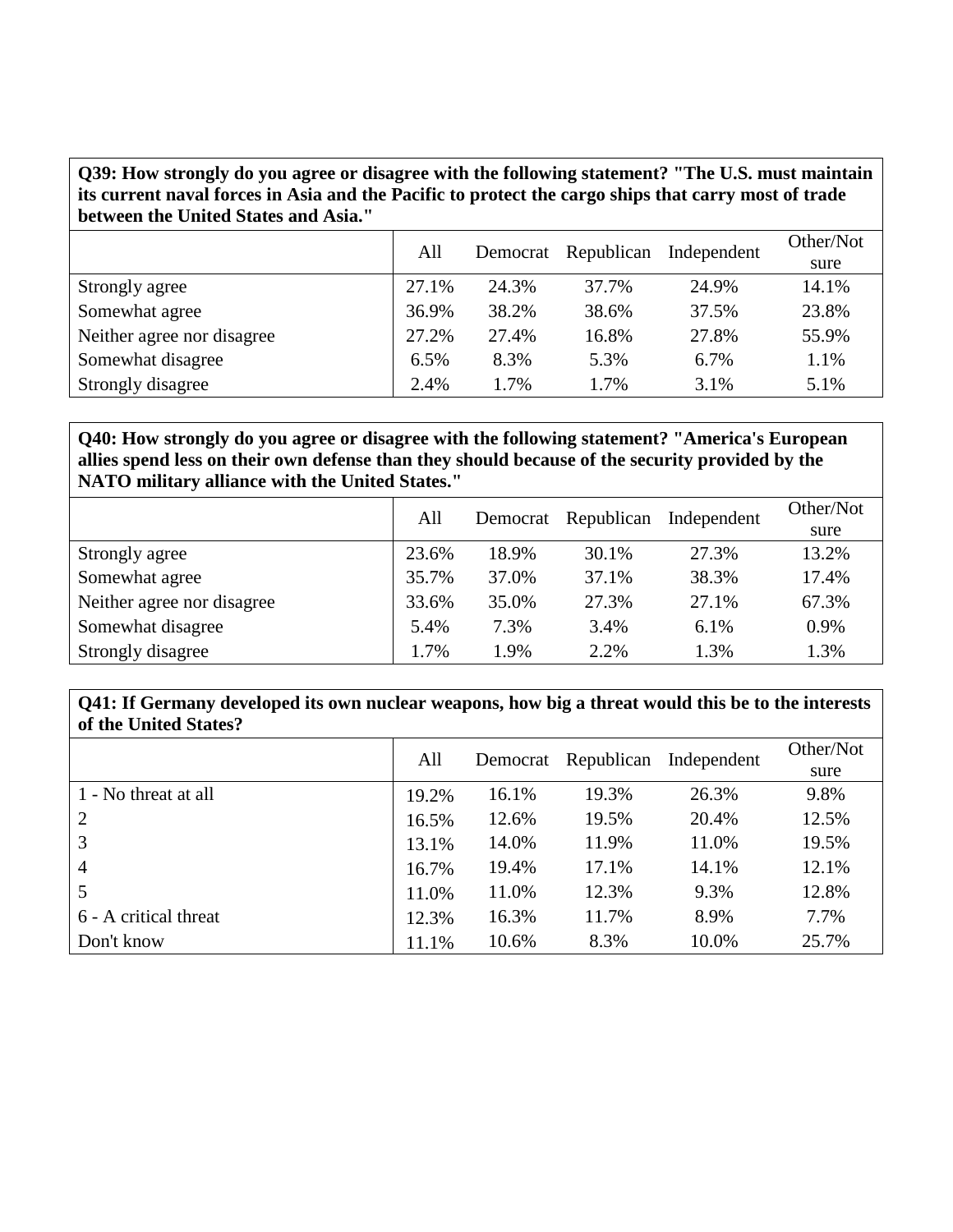| Q42: How strongly would you approve or disapprove of the use of U.S. ground forces to protect<br>Poland if Poland were invaded by Russia? |       |          |            |             |                   |  |  |  |  |
|-------------------------------------------------------------------------------------------------------------------------------------------|-------|----------|------------|-------------|-------------------|--|--|--|--|
|                                                                                                                                           | All   | Democrat | Republican | Independent | Other/Not<br>sure |  |  |  |  |
| Strongly approve                                                                                                                          | 12.7% | 8.4%     | 18.7%      | 13.4%       | 11.1%             |  |  |  |  |
| Somewhat approve                                                                                                                          | 23.3% | 20.9%    | 29.9%      | 22.3%       | 17.0%             |  |  |  |  |
| Neither approve nor disapprove                                                                                                            | 38.9% | 41.7%    | 31.2%      | 36.3%       | 58.3%             |  |  |  |  |
| Somewhat disapprove                                                                                                                       | 13.4% | 16.3%    | 12.0%      | 14.3%       | 1.9%              |  |  |  |  |
| Strongly disapprove                                                                                                                       | 11.7% | 12.7%    | 8.2%       | 13.8%       | 11.7%             |  |  |  |  |

#### **Q43: How strongly do you agree or disagree with the following statement? "The United States should maintain the NATO alliance because we share common values and political systems with other NATO countries."**

|                            | All   |       | Democrat Republican | Independent | Other/Not |
|----------------------------|-------|-------|---------------------|-------------|-----------|
|                            |       |       |                     |             | sure      |
| Strongly agree             | 19.0% | 27.5% | 13.6%               | 14.7%       | 11.7%     |
| Somewhat agree             | 39.1% | 44.8% | 40.5%               | 38.0%       | 13.3%     |
| Neither agree nor disagree | 29.6% | 22.6% | 28.0%               | 30.1%       | 63.2%     |
| Somewhat disagree          | 6.9%  | 3.9%  | 10.2%               | 9.3%        | 2.1%      |
| Strongly disagree          | 5.5%  | 1.2%  | 7.6%                | 7.9%        | 9.7%      |

**Q44: How strongly do you agree or disagree with the following statement? "The United States must keep a strong military presence in the Middle East to prevent oil and gasoline prices from rising too high."**

|                            | All   | Democrat | Republican | Independent | Other/Not<br>sure |
|----------------------------|-------|----------|------------|-------------|-------------------|
| Strongly agree             | 12.4% | 12.4%    | 17.4%      | 9.0%        | 7.9%              |
| Somewhat agree             | 22.2% | 21.7%    | 29.3%      | 21.8%       | 3.5%              |
| Neither agree nor disagree | 33.0% | 34.2%    | 24.9%      | 28.6%       | 65.8%             |
| Somewhat disagree          | 18.0% | 18.6%    | 15.2%      | 22.3%       | 10.6%             |
| Strongly disagree          | 14.5% | 13.1%    | 13.2%      | 18.4%       | 12.2%             |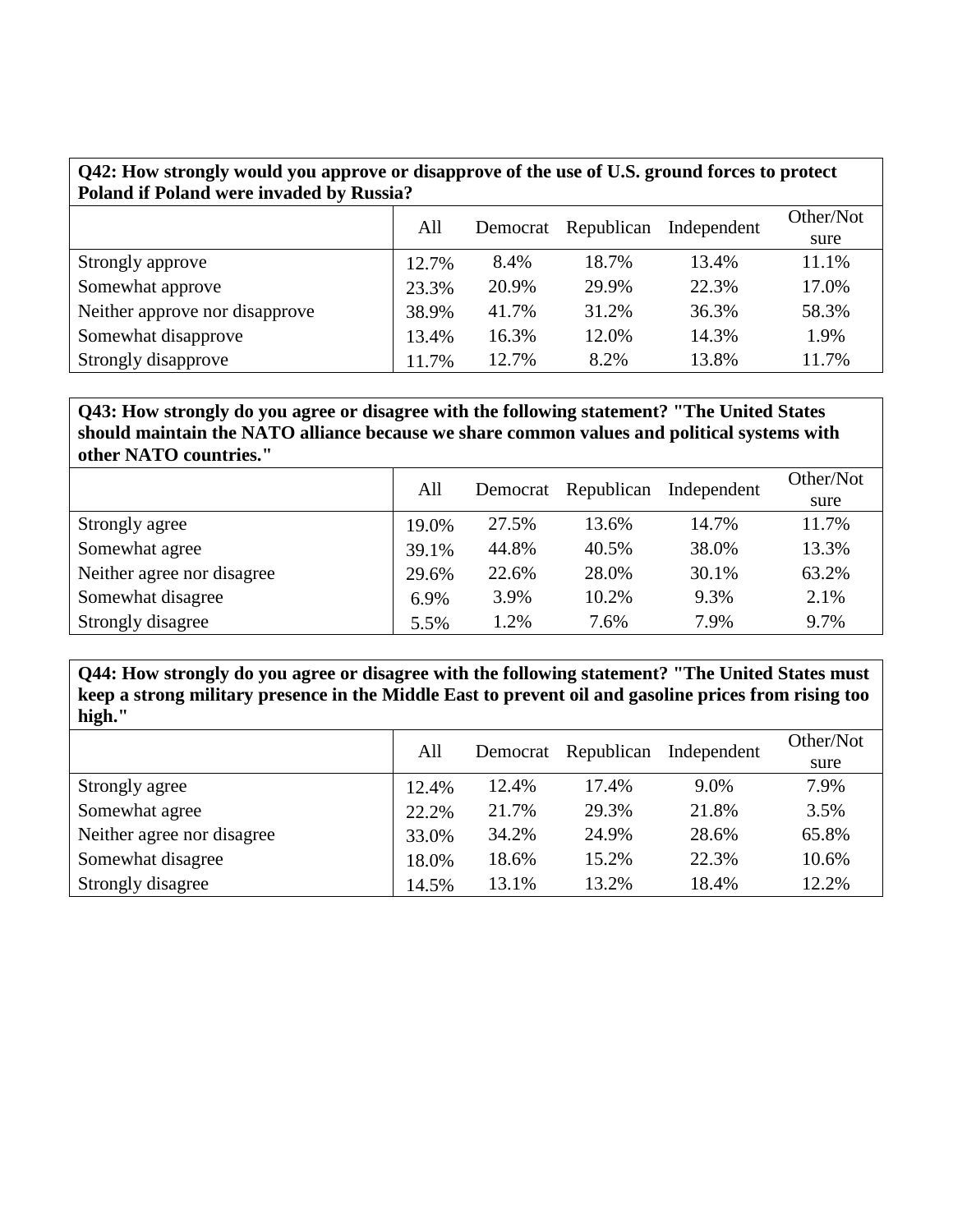## **Q45: How strongly do you agree or disagree with the following statement? "The United States must keep a strong military presence in the Middle East to prevent terrorist attacks against the United States homeland."**

|                            | All<br>Democrat | Republican | Independent | Other/Not |       |
|----------------------------|-----------------|------------|-------------|-----------|-------|
|                            |                 |            |             |           | sure  |
| Strongly agree             | 20.6%           | 14.9%      | 34.4%       | 17.7%     | 12.3% |
| Somewhat agree             | 29.4%           | 31.4%      | 34.4%       | 25.9%     | 16.2% |
| Neither agree nor disagree | 24.9%           | 26.5%      | 15.6%       | 21.6%     | 56.1% |
| Somewhat disagree          | 14.8%           | 16.8%      | 9.7%        | 20.2%     | 5.2%  |
| Strongly disagree          | 10.4%           | 10.4%      | 5.9%        | 14.7%     | 10.3% |

#### **Q46: If Iran produces a nuclear weapon, how likely do you think it is that Iran would use its nuclear weapon against Israel?**

| nuclear weapon against foract. |       |          |            |             |                   |
|--------------------------------|-------|----------|------------|-------------|-------------------|
|                                | All   | Democrat | Republican | Independent | Other/Not<br>sure |
| Very likely                    | 42.2% | 30.5%    | 64.5%      | 41.8%       | 26.7%             |
| Somewhat likely                | 26.9% | 31.5%    | 24.6%      | 26.4%       | 15.6%             |
| Not too likely                 | 11.6% | 15.8%    | 4.9%       | 11.6%       | 14.0%             |
| Not at all likely              | 5.1%  | 5.7%     | 1.6%       | 8.9%        | 1.1%              |
| Don't know                     | 14.2% | 16.5%    | 4.5%       | 11.3%       | 42.5%             |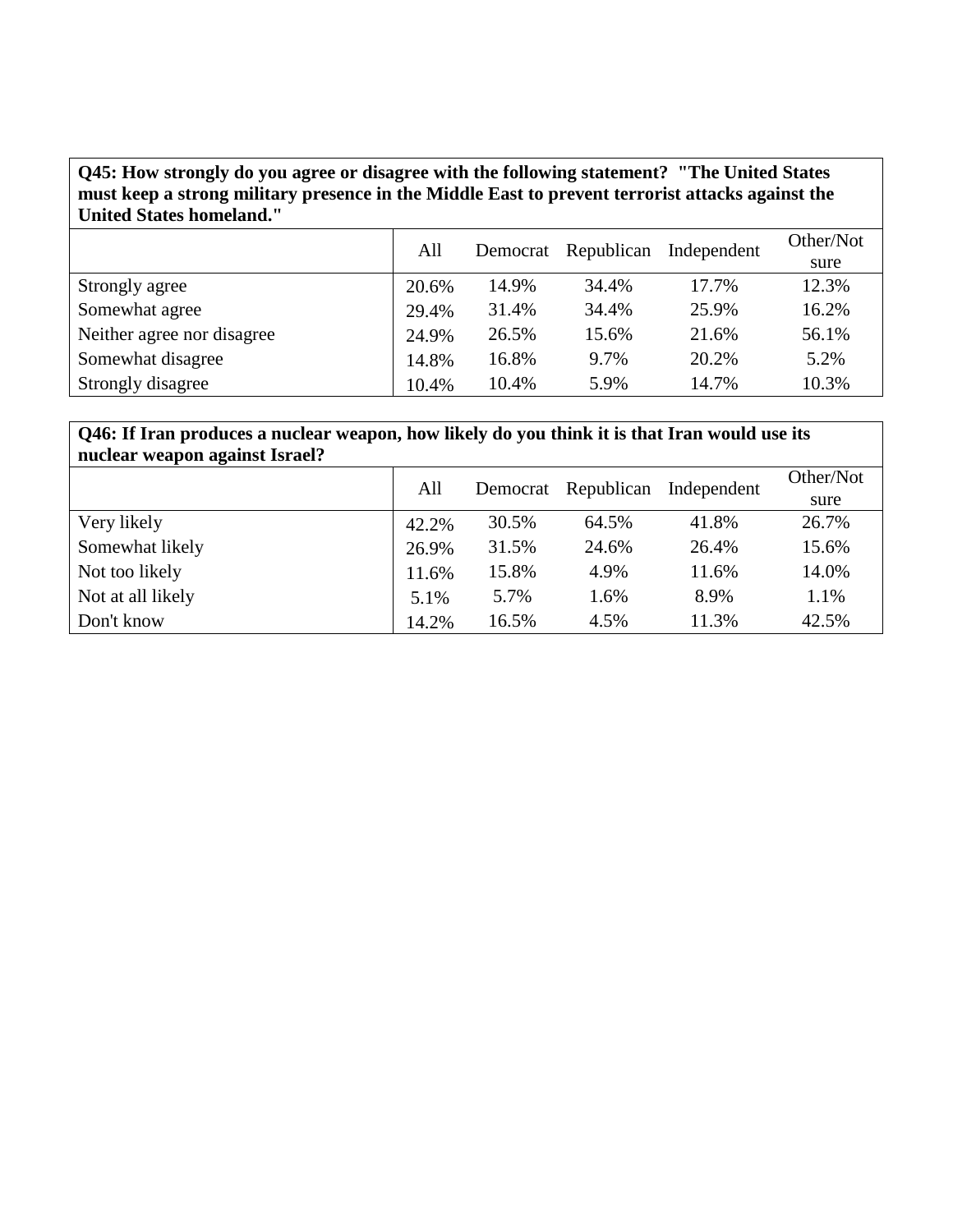#### **Q47: Recently, thousands of Syrian civilians have been killed by the Syrian government in response to protests and civil unrest. Suppose the United States sent U.S. military forces to Syria to prevent the Syrian government from killing civilians. How many American military deaths, if any, would the United States have to suffer before you would decide not to support the intervention?**

|                                                                                                             | All   | Democrat | Republican | Independent | Other/Not<br>sure |
|-------------------------------------------------------------------------------------------------------------|-------|----------|------------|-------------|-------------------|
| I would not support the intervention<br>even if the United States suffered no<br>military deaths            | 42.4% | 40.5%    | 47.9%      | 46.3%       | 21.2%             |
| I would not support the intervention if<br>the United States suffered more than 10<br>military deaths       | 3.7%  | 4.4%     | 3.0%       | 3.4%        | 3.9%              |
| I would not support the intervention if<br>the United States suffered more than 50<br>military deaths       | 2.2%  | 2.9%     | 2.0%       | 1.9%        | 0.9%              |
| I would not support the intervention if<br>the United States suffered more than 100<br>military deaths      | 3.1%  | 4.5%     | 1.4%       | 4.0%        | 0.0%              |
| I would not support the intervention if<br>the United States suffered more than 500<br>military deaths      | 2.2%  | 2.9%     | 2.3%       | 1.8%        | 0.0%              |
| I would not support the intervention if<br>the United States suffered more than<br>5,000 military deaths    | 2.4%  | 2.5%     | 1.2%       | 3.7%        | 1.1%              |
| I would not support the intervention if<br>the United States suffered more than<br>50,000 military deaths   | 1.1%  | 1.5%     | 1.3%       | 0.6%        | 0.0%              |
| I would support the intervention no<br>matter how many military deaths the<br><b>United States suffered</b> | 9.4%  | 7.2%     | 12.6%      | 10.3%       | 6.9%              |
| Don't know                                                                                                  | 33.6% | 33.6%    | 28.4%      | 28.1%       | 66.1%             |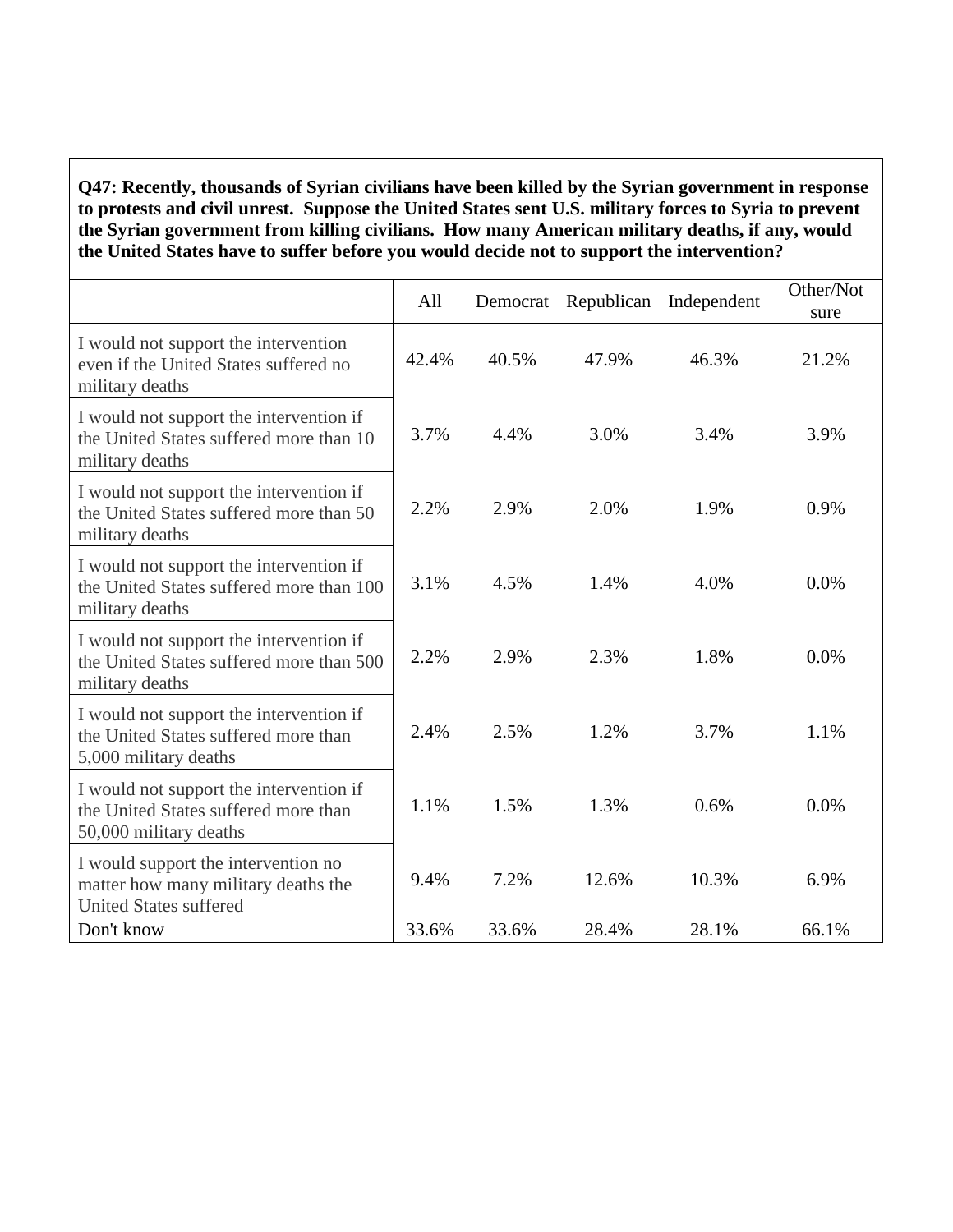| Q48: How strongly do you agree or disagree with the following statement? "Israel is capable of<br>defending itself without direct military support from the United States." |       |           |            |             |       |  |  |  |
|-----------------------------------------------------------------------------------------------------------------------------------------------------------------------------|-------|-----------|------------|-------------|-------|--|--|--|
|                                                                                                                                                                             | All   | Other/Not |            |             |       |  |  |  |
|                                                                                                                                                                             |       | Democrat  | Republican | Independent | sure  |  |  |  |
| Strongly agree                                                                                                                                                              | 19.6% | 19.6%     | 15.8%      | 25.8%       | 12.3% |  |  |  |
| Somewhat agree                                                                                                                                                              | 27.8% | 32.3%     | 29.7%      | 24.1%       | 14.4% |  |  |  |
| Neither agree nor disagree                                                                                                                                                  | 25.9% | 26.1%     | 17.9%      | 22.8%       | 58.7% |  |  |  |
| Somewhat disagree                                                                                                                                                           | 17.2% | 13.4%     | 22.5%      | 19.1%       | 11.7% |  |  |  |
| Strongly disagree                                                                                                                                                           | 9.5%  | 8.7%      | 14.2%      | 8.2%        | 2.9%  |  |  |  |

**Q49: How strongly do you agree or disagree with the following statement? "The United States depends on the support of Israel to protect vital U.S. interests in the Middle East."**

|                            | All   | Democrat | Republican | Independent | Other/Not |
|----------------------------|-------|----------|------------|-------------|-----------|
|                            |       |          |            |             | sure      |
| Strongly agree             | 17.5% | 14.2%    | 28.8%      | 13.2%       | 10.8%     |
| Somewhat agree             | 34.8% | 32.0%    | 42.3%      | 35.4%       | 22.0%     |
| Neither agree nor disagree | 30.1% | 32.5%    | 19.0%      | 28.2%       | 59.1%     |
| Somewhat disagree          | 11.2% | 14.7%    | 6.3%       | 12.4%       | 6.6%      |
| Strongly disagree          | 6.5%  | 6.5%     | 3.7%       | 10.7%       | 1.6%      |

**Q50: How strongly do you agree or disagree with the following statement? "Current U.S. military, economic and political support for Israel angers many Muslims and makes terrorist attacks against the United States and our interests more likely."**

|                            | All   | Democrat | Republican | Independent | Other/Not<br>sure |
|----------------------------|-------|----------|------------|-------------|-------------------|
| Strongly agree             | 24.4% | 24.8%    | 24.1%      | 28.3%       | 11.2%             |
| Somewhat agree             | 36.8% | 36.2%    | 41.3%      | 39.5%       | 16.9%             |
| Neither agree nor disagree | 32.0% | 34.6%    | 24.3%      | 24.6%       | 67.2%             |
| Somewhat disagree          | 4.4%  | 2.2%     | 7.2%       | 4.6%        | 4.7%              |
| Strongly disagree          | 2.5%  | 2.2%     | 3.2%       | 3.0%        | $0.0\%$           |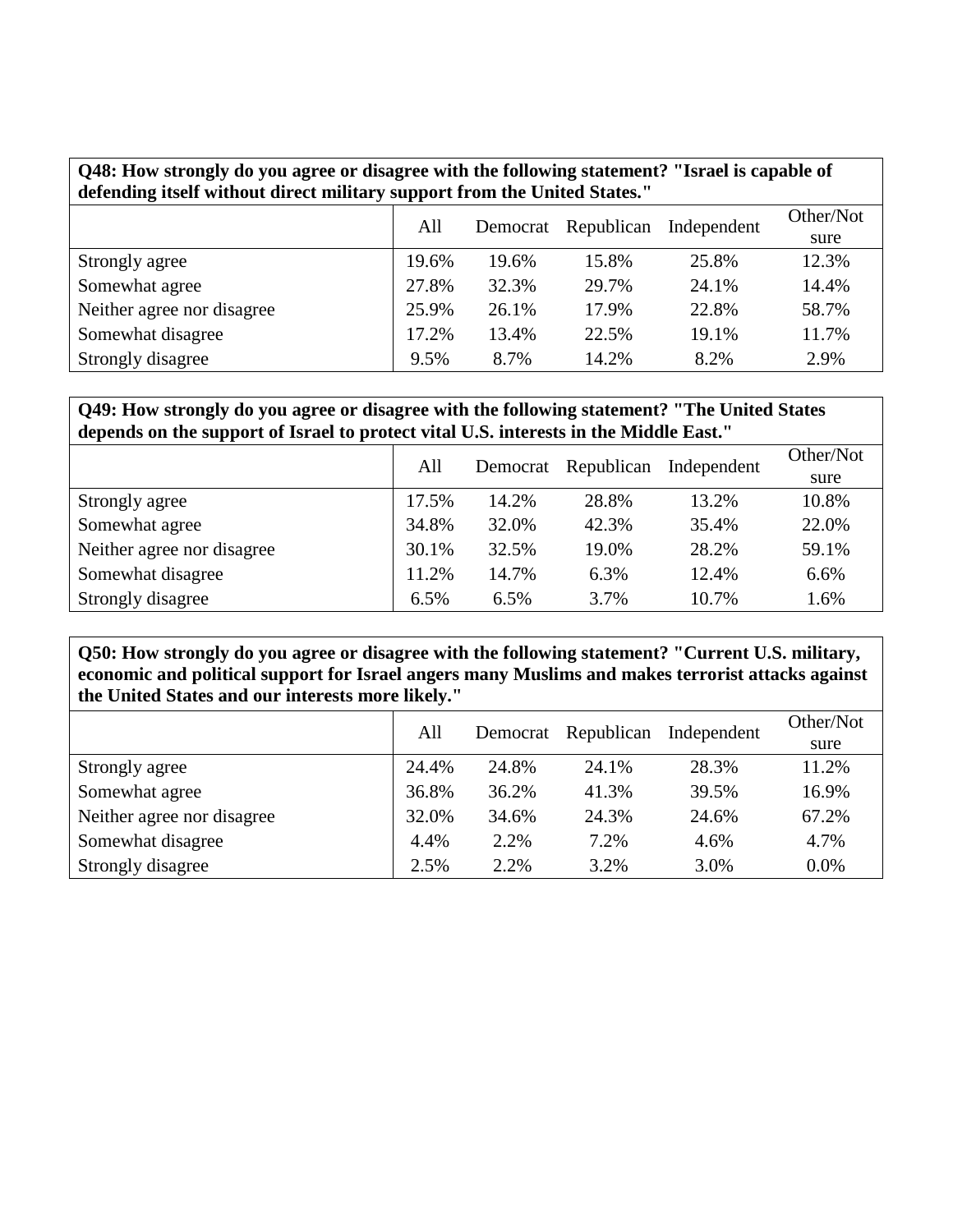| Q51: Do you believe that your elected representatives in the United States Congress are generally<br>more or less favorable towards Israel than you are? |       |          |            |             |                   |  |  |  |
|----------------------------------------------------------------------------------------------------------------------------------------------------------|-------|----------|------------|-------------|-------------------|--|--|--|
|                                                                                                                                                          | All   | Democrat | Republican | Independent | Other/Not<br>sure |  |  |  |
| My elected representatives are much<br>more favorable towards Israel than I<br>am.                                                                       | 13.4% | 20.7%    | 4.4%       | 15.4%       | 2.9%              |  |  |  |
| My elected representatives are<br>somewhat more favorable towards<br>Israel than I am.                                                                   | 10.2% | 14.6%    | 5.9%       | 10.4%       | 3.9%              |  |  |  |
| My elected representatives are just as<br>favorable towards Israel as I am.                                                                              | 26.9% | 23.4%    | 39.5%      | 26.1%       | 6.3%              |  |  |  |
| My elected representatives are.<br>somewhat less favorable towards Israel<br>than I am.                                                                  | 10.3% | 5.9%     | 16.7%      | 11.2%       | 6.5%              |  |  |  |
| My elected representatives are <b>much</b><br>less favorable towards Israel than I am.                                                                   | 6.1%  | 0.9%     | 12.9%      | 7.4%        | 4.4%              |  |  |  |
| Don't know                                                                                                                                               | 33.1% | 34.5%    | 20.7%      | 29.6%       | 76.0%             |  |  |  |

#### **Q52: When it comes to influencing U.S. policy toward Israel and the Middle East, do you think that pro-Israel lobby groups have…**

|                        | All   |       | Democrat Republican | Independent | Other/Not<br>sure |
|------------------------|-------|-------|---------------------|-------------|-------------------|
| Too much influence     | 28.1% | 37.7% | 13.5%               | 35.1%       | 9.1%              |
| Too little influence   | 12.8% | 6.9%  | 26.4%               | 10.3%       | 5.3%              |
| About the right amount | 22.5% | 18.8% | 30.5%               | 23.3%       | 12.1%             |
| Don't know             | 36.6% | 36.6% | 29.7%               | 31.4%       | 73.6%             |

# **Q53: In thinking about a country's influence in the world, which single factor do you think matters most?**

|                                                | All   | Democrat | Republican | Independent | Other/Not<br>sure |
|------------------------------------------------|-------|----------|------------|-------------|-------------------|
| The country's military strength                | 25.9% | 22.8%    | 39.8%      | 21.5%       | 11.2%             |
| The size of the country's economy              | 45.0% | 46.7%    | 42.5%      | 51.0%       | 25.9%             |
| The attractiveness of the country's<br>culture | 8.2%  | 9.8%     | 3.9%       | 10.5%       | 6.4%              |
| Don't know                                     | 21.0% | 20.6%    | 13.8%      | 17.0%       | 56.6%             |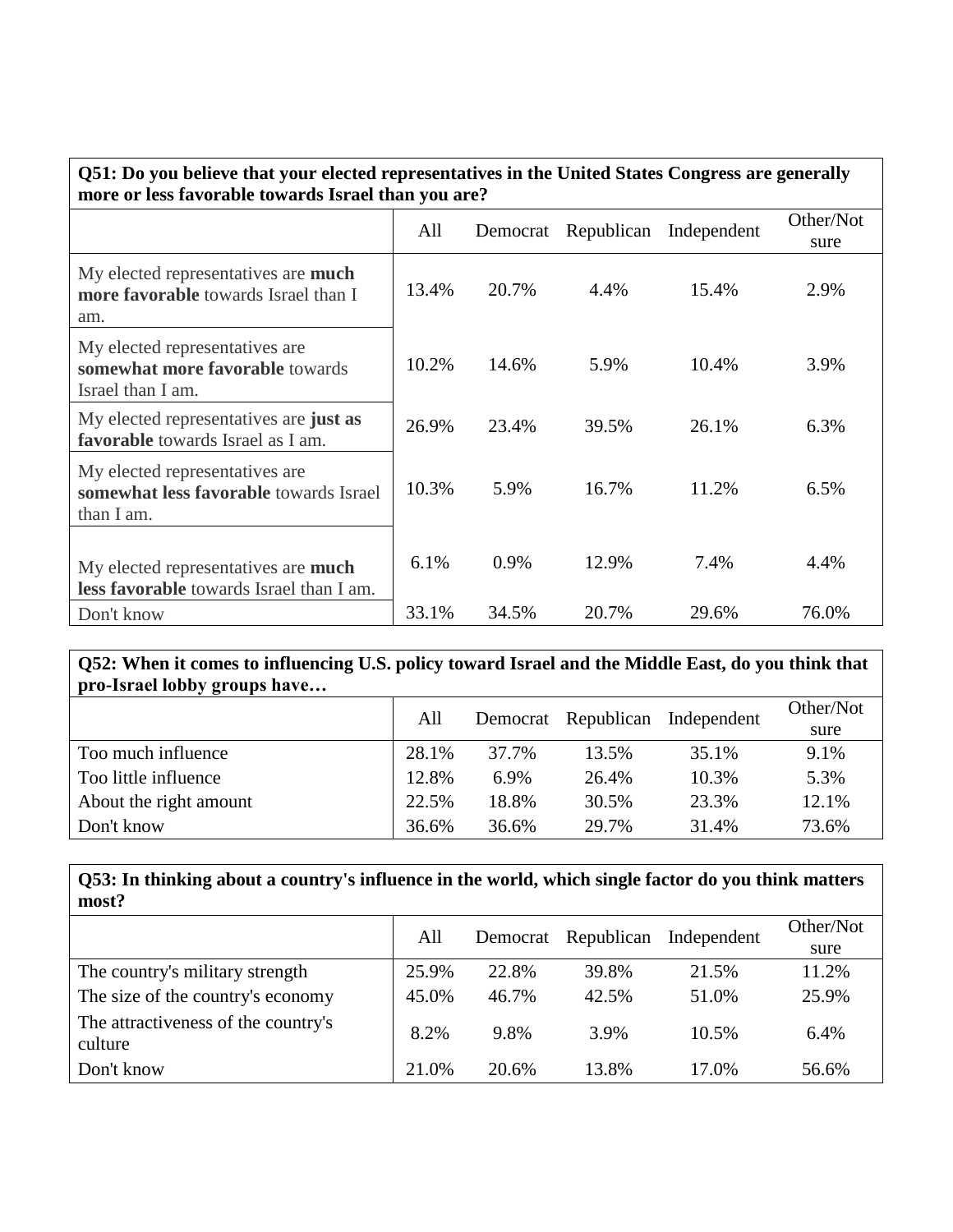## **Q54: The United States currently has the most powerful military in the world. In your opinion, how important is it for the United States to remain the world's number one military power?**

|                      | All   | Democrat | Republican | Independent | Other/Not<br>sure |
|----------------------|-------|----------|------------|-------------|-------------------|
| Very important       | 55.0% | 46.6%    | 79.5%      | 51.7%       | 27.3%             |
| Somewhat important   | 18.6% | 21.8%    | 13.6%      | 20.7%       | 12.5%             |
| A little important   | 11.0% | 16.2%    | 3.6%       | 13.1%       | 4.8%              |
| Not at all important | 4.9%  | 6.0%     | 0.8%       | 6.9%        | 6.4%              |
| Don't know           | 10.6% | 9.5%     | 2.5%       | 7.6%        | 49.1%             |

### **Q55: Most experts agree that the United States remains the most politically and diplomatically influential country in the world. In your opinion, how important is it for the United States to remain the world's most influential country?**

|                      | All   | Democrat | Republican | Independent | Other/Not |
|----------------------|-------|----------|------------|-------------|-----------|
|                      |       |          |            |             | sure      |
| Very important       | 53.2% | 48.3%    | 73.0%      | 49.1%       | 27.5%     |
| Somewhat important   | 23.4% | 25.4%    | 18.2%      | 29.9%       | 10.1%     |
| A little important   | 9.6%  | 12.2%    | 5.3%       | 9.8%        | 11.4%     |
| Not at all important | 3.6%  | 4.3%     | 0.9%       | 4.3%        | 6.5%      |
| Don't know           | 10.1% | 9.8%     | 2.6%       | 6.9%        | 44.6%     |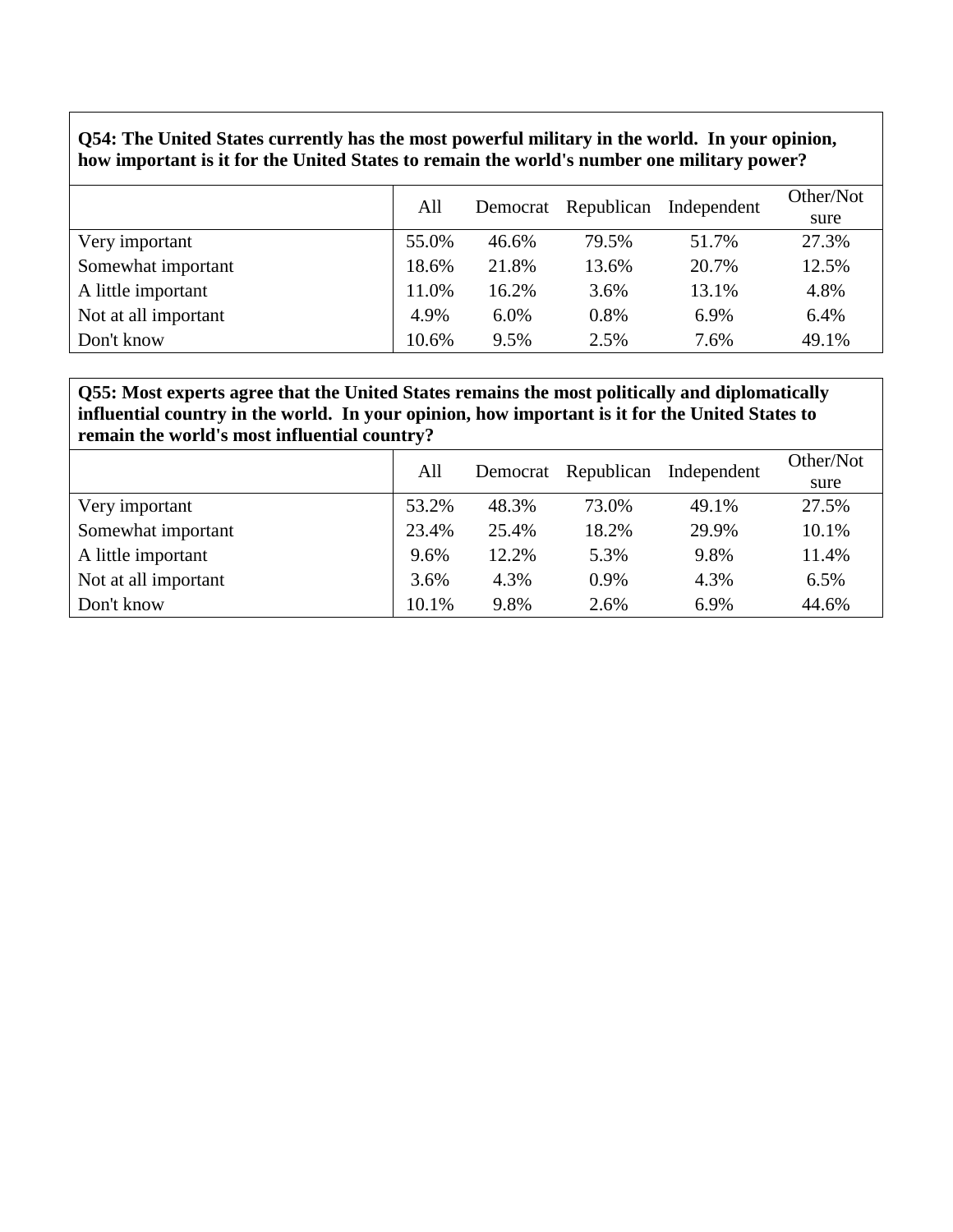## **Q56: If the United States wants to maintain its current advantage in military power over rising powers like China it may need to raise taxes to pay for higher defense budgets. What is the largest tax increase you would support to help keep the United States military the strongest in the world?**

|                                                              | All   |       | Democrat Republican | Independent | Other/Not<br>sure |
|--------------------------------------------------------------|-------|-------|---------------------|-------------|-------------------|
| I would not support any increase in my<br>taxes.             | 49.9% | 46.3% | 52.4%               | 57.4%       | 34.0%             |
| I would support an increase of up to 5%<br>in my taxes.      | 17.8% | 21.1% | 20.9%               | 14.4%       | 4.3%              |
| I would support an increase of up to<br>10% in my taxes.     | 6.8%  | 8.7%  | 6.8%                | 5.3%        | 2.8%              |
| I would support an increase of up to<br>20% in my taxes.     | 4.0%  | 4.8%  | 3.6%                | 3.6%        | 2.7%              |
| I would support an increase of up to<br>30% in my taxes.     | 0.7%  | 0.3%  | 1.1%                | 0.9%        | 0.0%              |
| I would support an increase of up to<br>40% in my taxes.     | 0.0%  | 0.0%  | $0.0\%$             | $0.0\%$     | 0.0%              |
| I would support an increase of up to<br>50% in my taxes.     | 0.4%  | 0.4%  | 0.4%                | 0.7%        | $0.0\%$           |
| I would support an increase of more than<br>50% in my taxes. | 0.4%  | 0.4%  | 0.4%                | 0.4%        | $0.0\%$           |
| Don't know                                                   | 20.2% | 18.1% | 14.6%               | 17.2%       | 56.3%             |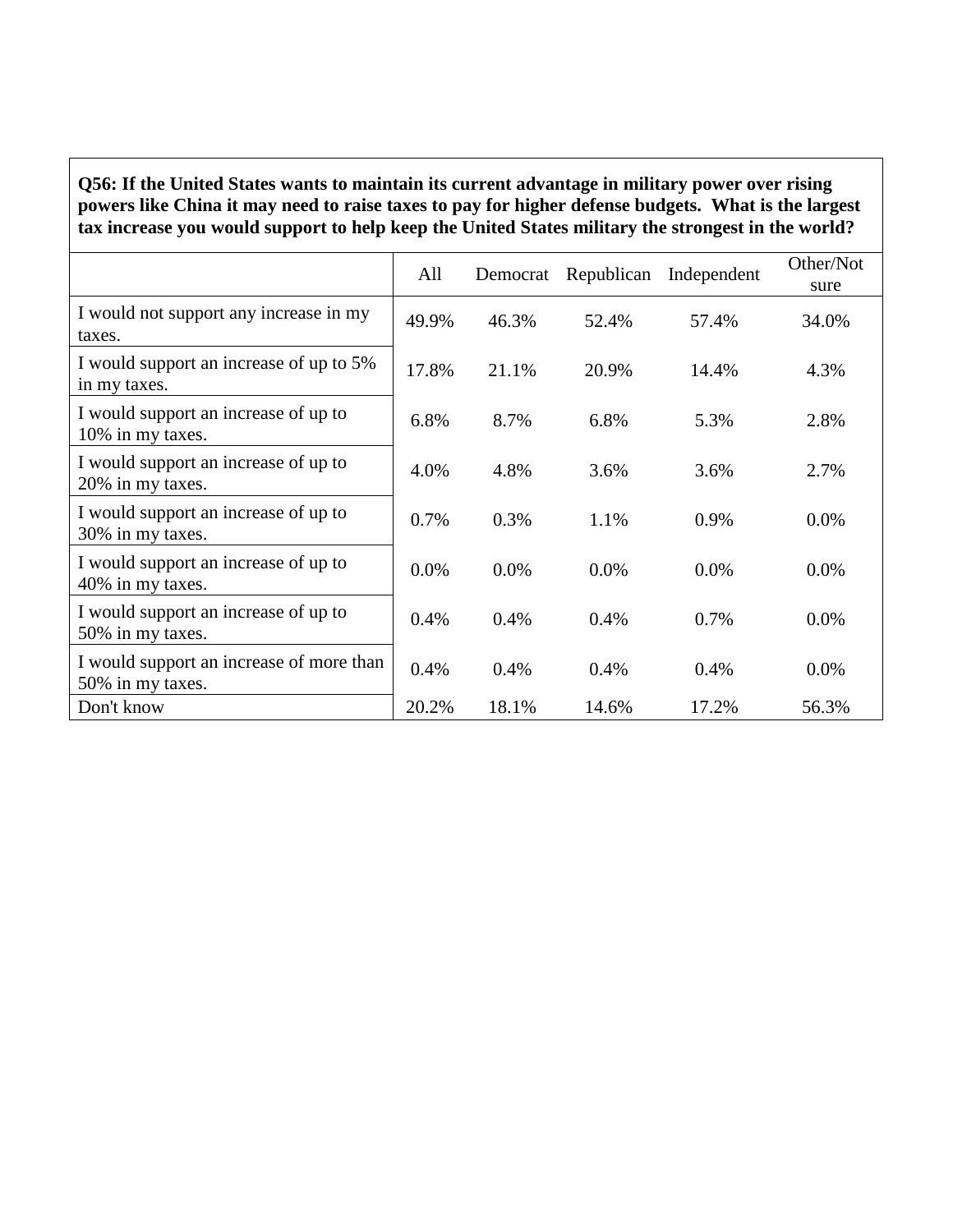**Q57: Today the United States has the world's largest economy, but China's economy is growing very fast. No one knows for sure what will happen to our economies in the future, but which of these two possible futures would you prefer 20 years from now?**

|                                                                                                                                                                                       | All   | Democrat | Republican | Independent | Other/Not<br>sure |
|---------------------------------------------------------------------------------------------------------------------------------------------------------------------------------------|-------|----------|------------|-------------|-------------------|
| Both economies grow quickly. The<br>average American's income doubles, but<br>China grows faster than the United<br>States and China's economy becomes<br>much larger than America's. | 20.8% | 24.3%    | 16.8%      | 23.3%       | 9.7%              |
| Both countries grow slowly. The<br>average American's income increases by<br>only 10 percent, but the U.S. economy<br>remains much larger than China's.                               | 50.7% | 44.1%    | 62.1%      | 54.0%       | 34.2%             |
| Don't know                                                                                                                                                                            | 28.5% | 31.5%    | 21.1%      | 22.7%       | 56.1%             |

**Q58: Which of these views most accurately reflects your view about when the U.S. dropped atomic bombs on Japan in 1945?**

|                                                                                                                                                                                                                   | All   |       | Democrat Republican | Independent | Other/Not<br>sure |
|-------------------------------------------------------------------------------------------------------------------------------------------------------------------------------------------------------------------|-------|-------|---------------------|-------------|-------------------|
| We should not have used any atomic<br>bombs at all.                                                                                                                                                               | 19.8% | 27.2% | 11.6%               | 19.1%       | 15.7%             |
| We should have dropped an atomic<br>bomb first on an unpopulated region, to<br>show the Japanese its power, and then<br>dropped a second one on a city only if<br>they hadn't surrendered after the first<br>one. | 29.9% | 29.8% | 28.2%               | 37.1%       | 13.3%             |
| We should have used the two atomic<br>bombs on cities, just as we did.                                                                                                                                            | 30.2% | 21.1% | 47.3%               | 30.8%       | 15.2%             |
| We should have quickly used many<br>more atomic bombs before Japan had a<br>chance to surrender.                                                                                                                  | 2.5%  | 2.6%  | 3.2%                | 1.8%        | 2.4%              |
| Don't know                                                                                                                                                                                                        | 17.6% | 19.3% | 9.7%                | 11.3%       | 53.4%             |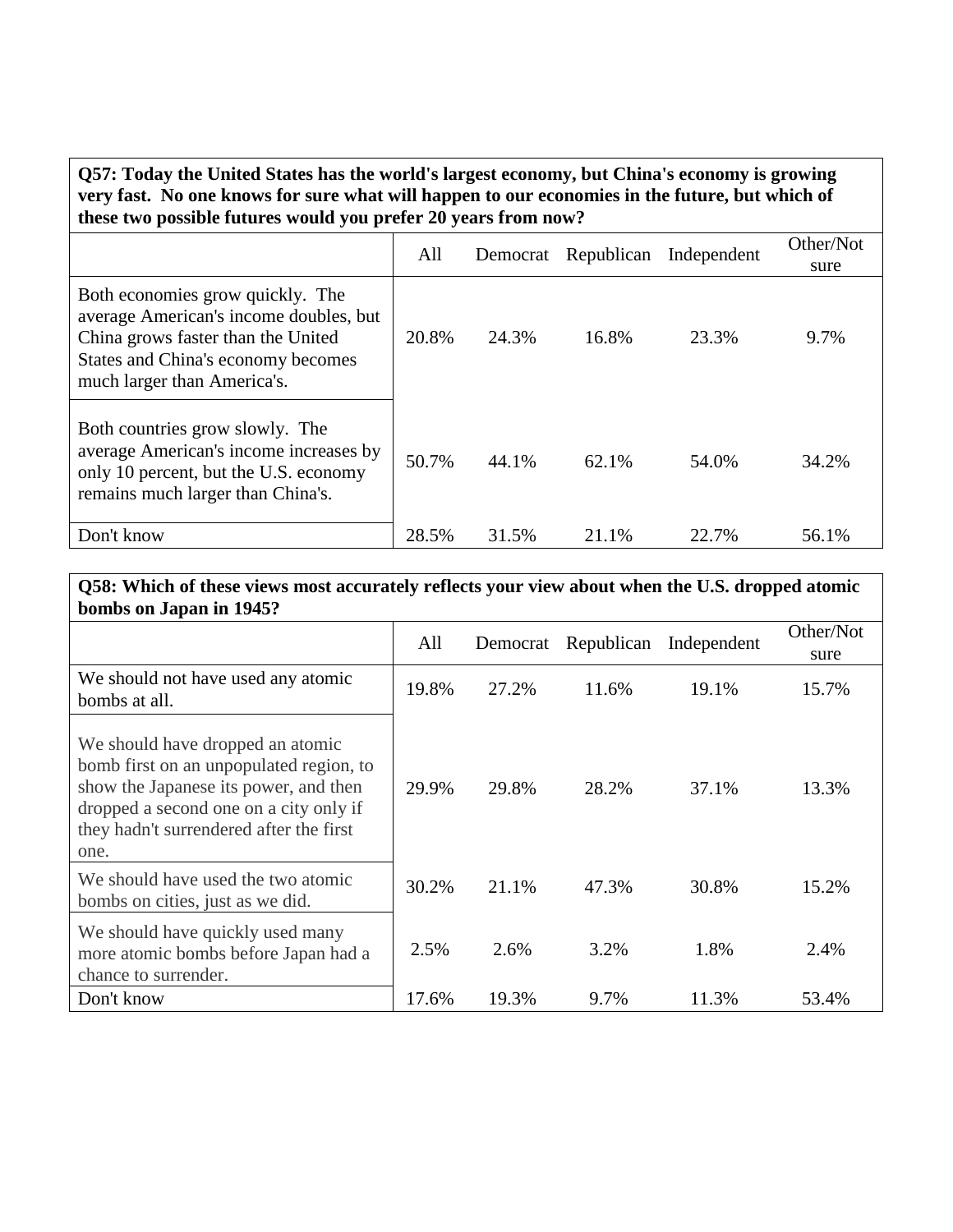**Q59: How strongly do you agree or disagree with the following statement? "During the Cold War, the fact that both sides had thousands of nuclear weapons made war less likely between the United States and Russia."**

|                            | All   | Democrat | Republican | Independent | Other/Not |
|----------------------------|-------|----------|------------|-------------|-----------|
|                            |       |          |            |             | sure      |
| Strongly agree             | 25.6% | 22.1%    | 33.0%      | 29.2%       | 7.2%      |
| Somewhat agree             | 35.1% | 35.0%    | 36.4%      | 38.0%       | 22.5%     |
| Neither agree nor disagree | 30.5% | 33.5%    | 22.3%      | 23.0%       | 65.7%     |
| Somewhat disagree          | 6.3%  | 6.7%     | 6.6%       | 6.4%        | 3.3%      |
| Strongly disagree          | 2.6%  | 2.7%     | 1.8%       | 3.4%        | 1.4%      |

**Q60: How strongly do you agree or disagree with the following statement? "It would be a good thing if countries like Germany and Japan had their own nuclear weapons since then they would not have to rely as much on the United States for their defense."**

|                            | All   |       | Democrat Republican | Independent | Other/Not |
|----------------------------|-------|-------|---------------------|-------------|-----------|
|                            |       |       |                     |             | sure      |
| Strongly agree             | 6.1%  | 5.7%  | 8.4%                | 5.0%        | 4.1%      |
| Somewhat agree             | 14.9% | 13.4% | 19.9%               | 14.7%       | 7.2%      |
| Neither agree nor disagree | 37.0% | 37.9% | 28.8%               | 33.7%       | 68.6%     |
| Somewhat disagree          | 20.9% | 19.5% | 21.3%               | 26.1%       | 8.9%      |
| Strongly disagree          | 21.1% | 23.5% | 21.6%               | 20.6%       | 11.1%     |

**Q61: How strongly do you agree or disagree with the following statement? "In negotiations with other nations, the United States can trust democratic nations to keep their word more than nondemocratic nations."**

|                            | All   | Democrat | Republican | Independent | Other/Not<br>sure |
|----------------------------|-------|----------|------------|-------------|-------------------|
| Strongly agree             | 8.8%  | 8.2%     | 11.9%      | 8.9%        | 1.7%              |
| Somewhat agree             | 28.1% | 28.3%    | 31.8%      | 29.0%       | 13.5%             |
| Neither agree nor disagree | 40.4% | 43.0%    | 32.5%      | 34.9%       | 70.6%             |
| Somewhat disagree          | 14.9% | 15.5%    | 15.8%      | 16.0%       | 6.0%              |
| Strongly disagree          | 7.8%  | 5.0%     | 8.0%       | 11.3%       | 8.2%              |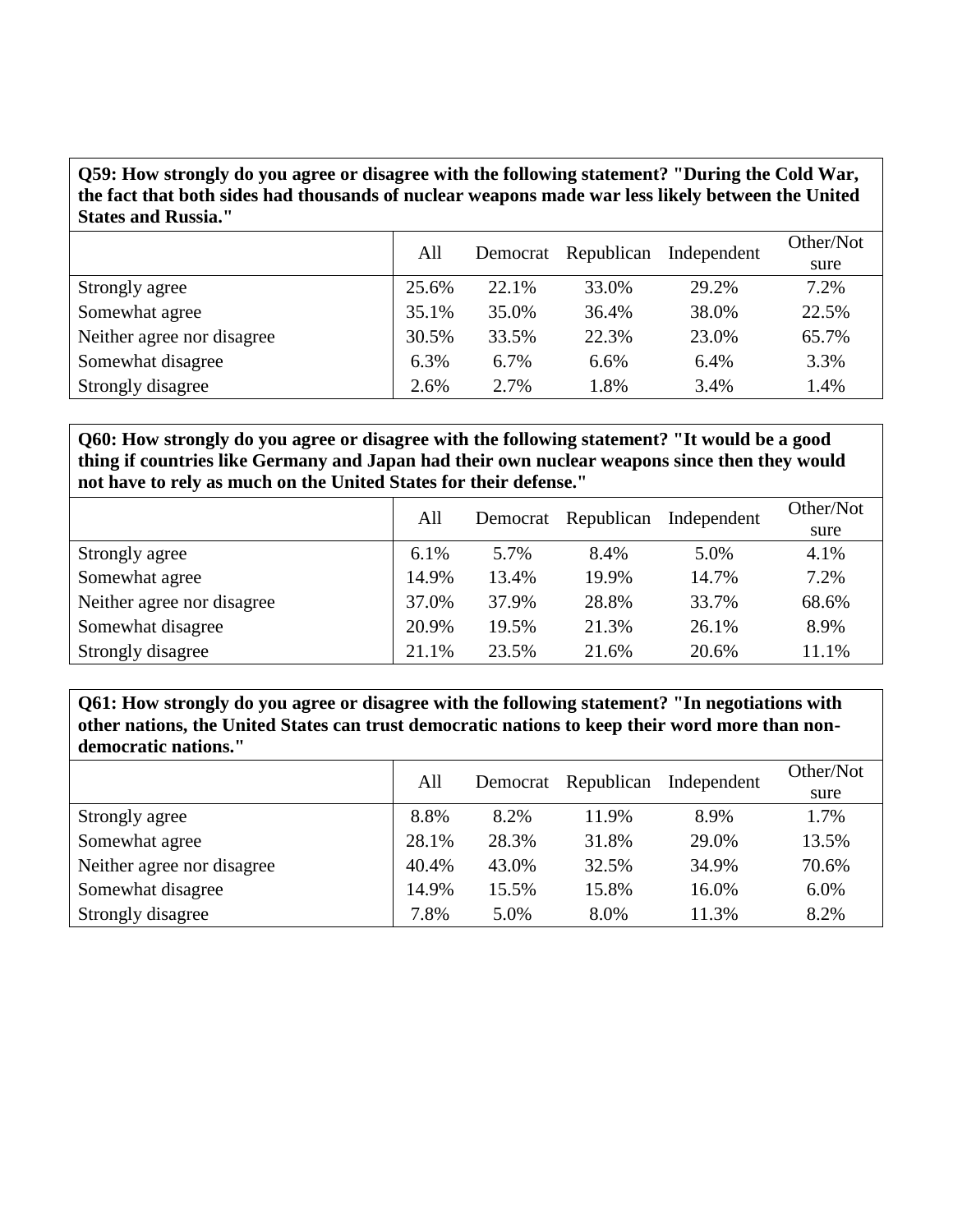## **Q62: How strongly do you agree or disagree with the following statement? "African American soldiers have suffered a disproportionate share of American military casualties in the wars in Iraq and Afghanistan."**

|                            | All   | Democrat | Republican | Independent | Other/Not |
|----------------------------|-------|----------|------------|-------------|-----------|
|                            |       |          |            |             | sure      |
| Strongly agree             | 5.8%  | 10.0%    | 3.9%       | 1.9%        | 5.4%      |
| Somewhat agree             | 12.0% | 19.9%    | 5.1%       | 10.6%       | 3.4%      |
| Neither agree nor disagree | 51.2% | 54.0%    | 42.5%      | 50.9%       | 66.9%     |
| Somewhat disagree          | 11.7% | 9.3%     | 16.9%      | 11.3%       | 7.1%      |
| Strongly disagree          | 19.3% | 6.8%     | 31.6%      | 25.3%       | 17.2%     |

#### **Q63: Do you believe that the following statement is true or not true? "Iraq had weapons of mass destruction when the United States invaded in 2003."**

|            | All   |       |       | Democrat Republican Independent | Other/Not<br>sure |
|------------|-------|-------|-------|---------------------------------|-------------------|
| True       | 31.8% | 14.9% | 62.9% | 26.9%                           | 26.1%             |
| Not true   | 42.6% | 63.1% | 17.5% | 46.5%                           | 17.3%             |
| Don't know | 25.6% | 22.0% | 19.6% | 26.6%                           | 56.5%             |

#### **Q64: Which of the following statements best describes your views on whether Barack Obama was born in the United States or another country?**

|                                                                                                                      | All   | Democrat | Republican | Independent | Other/Not<br>sure |
|----------------------------------------------------------------------------------------------------------------------|-------|----------|------------|-------------|-------------------|
| I used to think President Obama was<br>born in another country, but now I think<br>he was born in the United States. | 3.1%  | 4.2%     | 2.8%       | 2.7%        | 1.0%              |
| I used to think President Obama was<br>born in the United States, but now I<br>think he was born in another country. | 5.7%  | 4.3%     | 8.0%       | 5.6%        | 5.2%              |
| I have always believed President Obama<br>was born in the United States.                                             | 47.2% | 74.9%    | 19.1%      | 46.5%       | 14.3%             |
| I have always believed President Obama<br>was born in another country.                                               | 25.5% | 5.3%     | 55.6%      | 24.6%       | 24.4%             |
| Don't know                                                                                                           | 18.5% | 11.3%    | 14.7%      | 20.6%       | 55.1%             |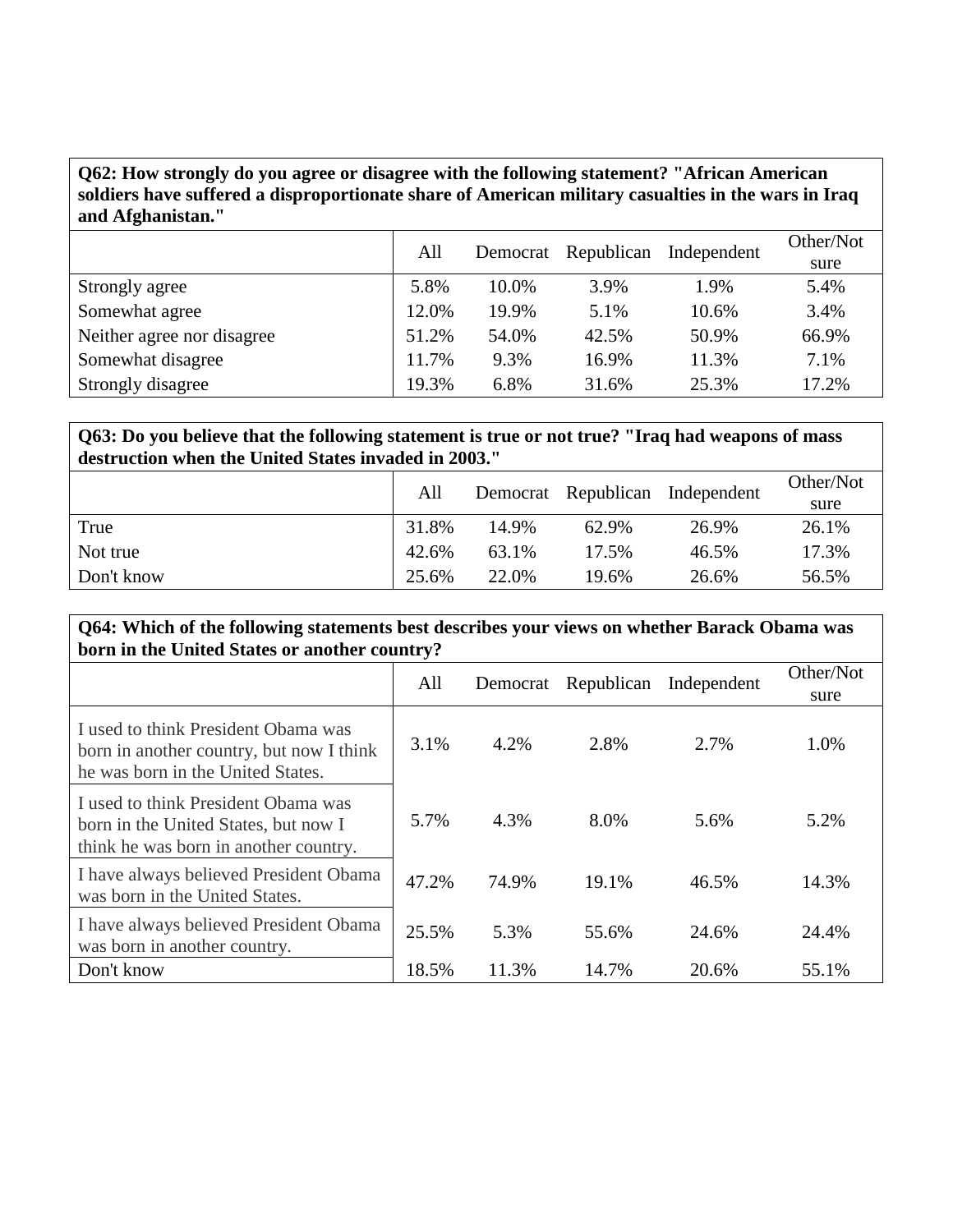| Q65: In general, do you think that free trade agreements between the United States and other |  |
|----------------------------------------------------------------------------------------------|--|
| countries have been good or bad for the United States?                                       |  |

|               | All   | Democrat | Republican | Independent | Other/Not<br>sure |
|---------------|-------|----------|------------|-------------|-------------------|
| Very good     | 8.8%  | 10.6%    | 8.6%       | 7.5%        | 5.5%              |
| Somewhat good | 34.0% | 34.7%    | 37.2%      | 32.1%       | 27.2%             |
| Somewhat bad  | 22.0% | 21.8%    | 24.9%      | 23.0%       | 11.3%             |
| Very bad      | 12.5% | 9.7%     | 14.4%      | 16.4%       | 6.5%              |
| Don't know    | 22.8% | 23.3%    | 14.9%      | 21.0%       | 49.6%             |

# **SELECT DEMOGRAPHIC QUESTIONS**

| Are you male or female? |       |       |       |                                 |           |
|-------------------------|-------|-------|-------|---------------------------------|-----------|
|                         | All   |       |       | Democrat Republican Independent | Other/Not |
|                         |       |       |       |                                 | sure      |
| Male                    | 48.6% | 43.7% | 47.2% | 56.8%                           | 48.3%     |
| Female                  | 51.4% | 56.3% | 52.8% | 43.2%                           | 51.7%     |

| What racial or ethnic group best describes you? |         |          |            |             |                   |  |  |
|-------------------------------------------------|---------|----------|------------|-------------|-------------------|--|--|
|                                                 | All     | Democrat | Republican | Independent | Other/Not<br>sure |  |  |
| White                                           | 69.6%   | 56.2%    | 81.6%      | 77.0%       | 68.7%             |  |  |
| <b>Black or African-American</b>                | 11.4%   | 21.3%    | 2.5%       | 7.9%        | 6.4%              |  |  |
| Hispanic or Latino                              | 12.9%   | 17.6%    | 10.9%      | 7.7%        | 14.9%             |  |  |
| Asian or Asian-American                         | 1.7%    | 1.8%     | 0.3%       | 2.0%        | 4.0%              |  |  |
| Native American                                 | 0.5%    | 0.2%     | 0.7%       | 0.3%        | 1.6%              |  |  |
| Middle Eastern                                  | $0.1\%$ | 0.2%     | $0.0\%$    | $0.0\%$     | $0.0\%$           |  |  |
| <b>Mixed Race</b>                               | 2.1%    | 1.9%     | 1.3%       | 3.5%        | 0.9%              |  |  |
| Other                                           | 1.8%    | 0.8%     | 2.8%       | 1.7%        | 3.4%              |  |  |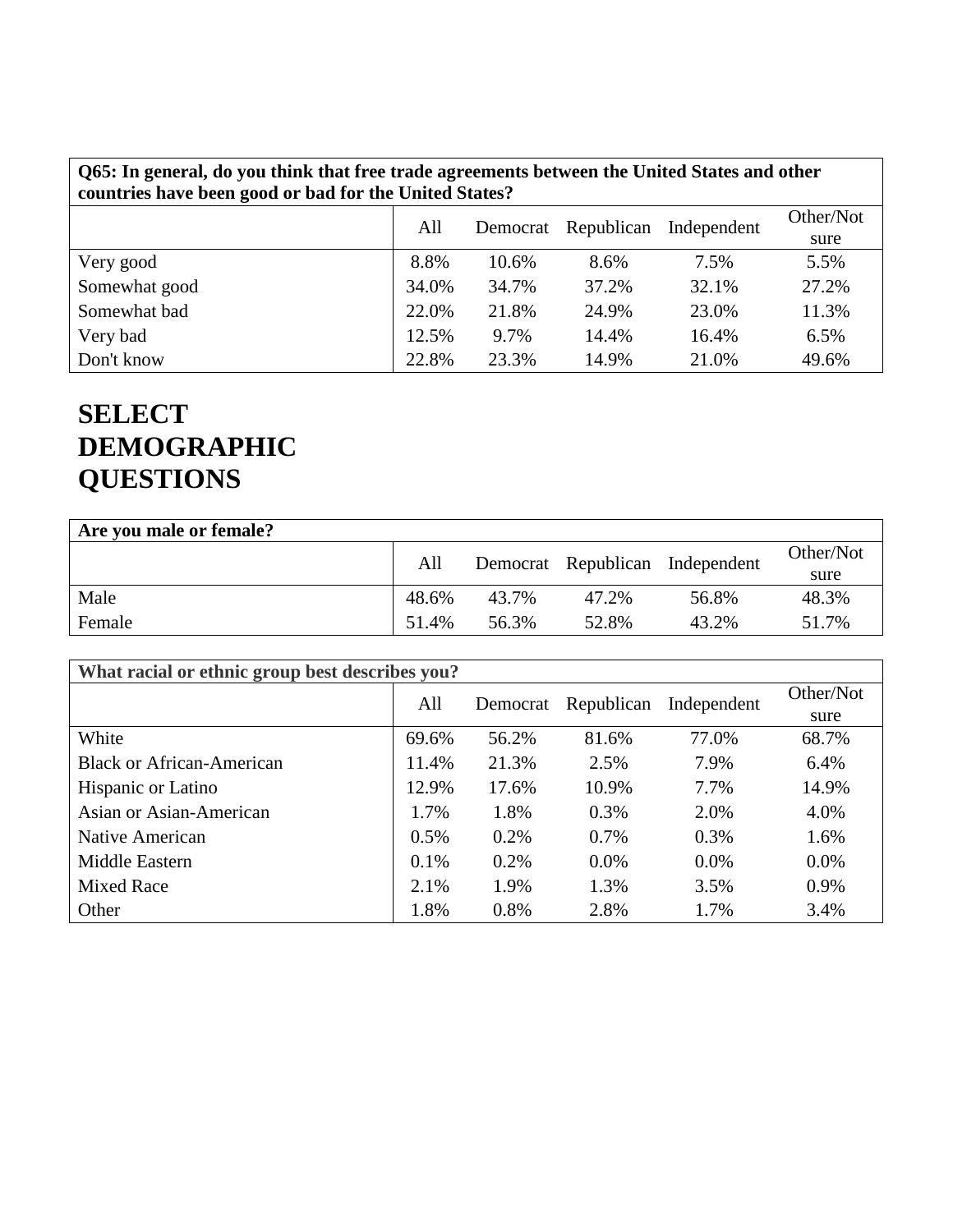| What is the highest level of education you have completed? |       |          |            |             |           |  |  |  |
|------------------------------------------------------------|-------|----------|------------|-------------|-----------|--|--|--|
|                                                            | All   | Democrat | Republican | Independent | Other/Not |  |  |  |
|                                                            |       |          |            |             | sure      |  |  |  |
| Did not graduate from high school                          | 5.2%  | 5.4%     | 3.2%       | 5.2%        | 10.1%     |  |  |  |
| High school graduate                                       | 41.5% | 42.8%    | 41.2%      | 35.5%       | 55.9%     |  |  |  |
| Some college, but no degree (yet)                          | 21.7% | 19.9%    | 20.7%      | 26.3%       | 17.5%     |  |  |  |
| 2-year college degree                                      | 7.0%  | 6.5%     | 11.4%      | 3.9%        | 6.0%      |  |  |  |
| 4-year college degree                                      | 15.9% | 15.1%    | 15.3%      | 20.0%       | 8.4%      |  |  |  |
| Postgraduate degree (MA, MBA, MD,<br>JD, PhD, etc.)        | 8.7%  | 10.3%    | 8.2%       | 9.1%        | 2.1%      |  |  |  |

| What is your marital status? |       |          |            |             |           |
|------------------------------|-------|----------|------------|-------------|-----------|
|                              | All   | Democrat | Republican | Independent | Other/Not |
|                              |       |          |            |             | sure      |
| Married, living with spouse  | 52.9% | 46.8%    | 66.3%      | 51.5%       | 43.0%     |
| Separated                    | 2.0%  | 1.9%     | 1.9%       | 1.2%        | 5.1%      |
| Divorced                     | 11.1% | 12.5%    | 11.8%      | 9.3%        | 7.8%      |
| Widowed                      | 3.9%  | 4.3%     | 4.0%       | 3.6%        | 2.0%      |
| Single, never married        | 25.5% | 29.1%    | 14.5%      | 29.2%       | 31.2%     |
| Domestic partnership         | 4.7%  | 5.3%     | 1.5%       | 5.2%        | 10.9%     |

| Which of the following best describes your current employment status? |       |          |            |             |           |  |  |  |
|-----------------------------------------------------------------------|-------|----------|------------|-------------|-----------|--|--|--|
|                                                                       | All   | Democrat | Republican | Independent | Other/Not |  |  |  |
|                                                                       |       |          |            |             | sure      |  |  |  |
| Working full time now                                                 | 39.7% | 36.6%    | 43.3%      | 42.1%       | 34.5%     |  |  |  |
| Working part time now                                                 | 12.3% | 15.4%    | 11.1%      | 9.0%        | 12.9%     |  |  |  |
| Temporarily laid off                                                  | 0.4%  | 0.5%     | 0.0%       | 0.6%        | $0.0\%$   |  |  |  |
| Unemployed                                                            | 8.3%  | 8.1%     | 3.4%       | 8.6%        | 22.5%     |  |  |  |
| Retired                                                               | 16.6% | 16.2%    | 20.9%      | 16.0%       | 7.7%      |  |  |  |
| Permanently disabled                                                  | 6.3%  | 7.2%     | 4.8%       | 5.3%        | 9.6%      |  |  |  |
| Taking care of home and family                                        | 8.4%  | 8.4%     | 8.9%       | 8.5%        | 6.1%      |  |  |  |
| Student                                                               | 6.7%  | 7.3%     | 5.4%       | 7.8%        | 4.0%      |  |  |  |
| Other*                                                                | 1.5%  | 0.4%     | 2.3%       | 2.0%        | 2.7%      |  |  |  |
| *Write-in information is available for those who are interested.      |       |          |            |             |           |  |  |  |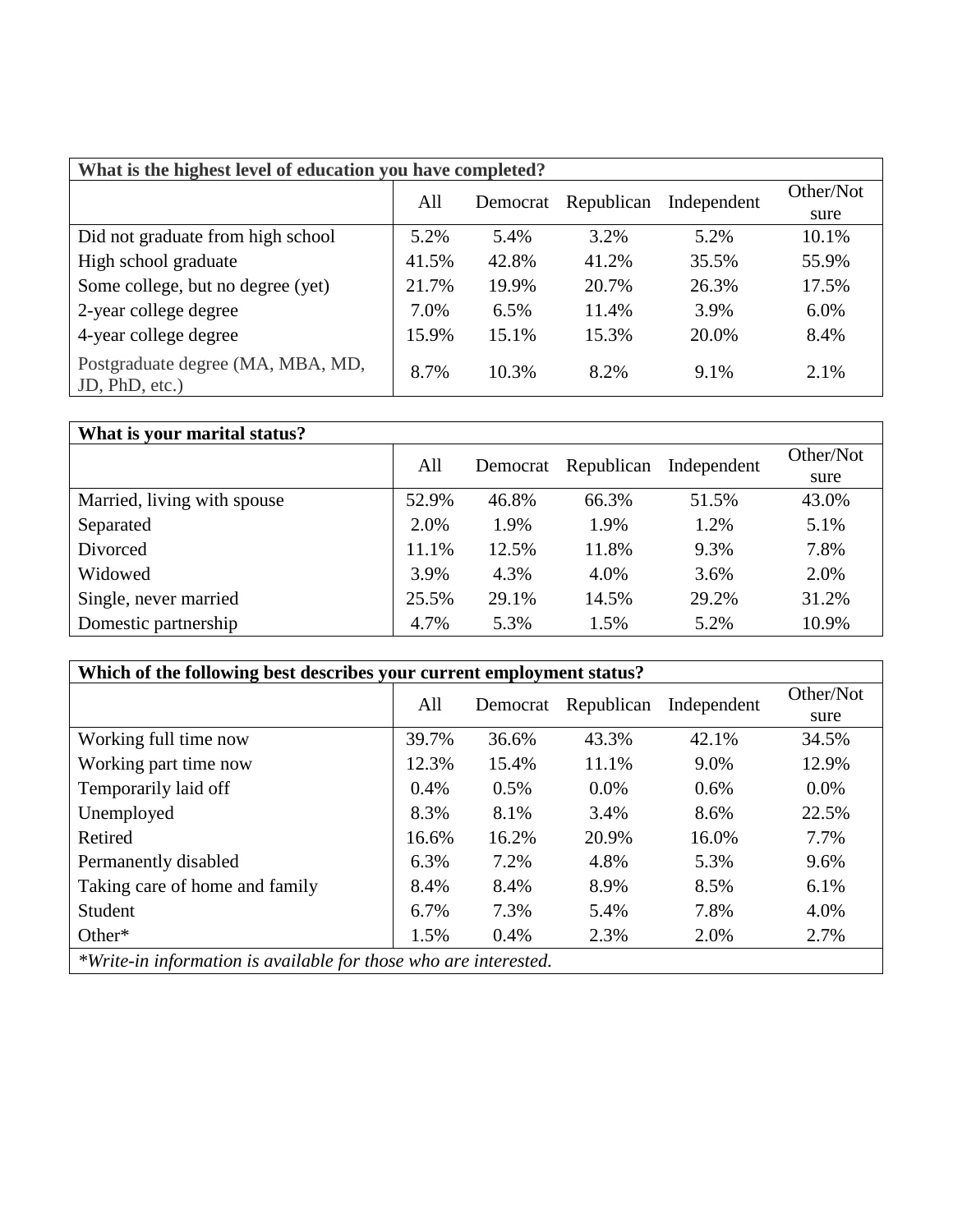| Thinking about politics these days, how would you describe your own political viewpoint? |        |                 |            |             |           |  |
|------------------------------------------------------------------------------------------|--------|-----------------|------------|-------------|-----------|--|
|                                                                                          |        | All<br>Democrat | Republican | Independent | Other/Not |  |
|                                                                                          |        |                 |            |             | sure      |  |
| Very liberal                                                                             | 8.08%  | 17.36%          | $0.00\%$   | 5.26%       | 1.09%     |  |
| Liberal                                                                                  | 14.18% | 28.15%          | 1.70%      | 9.87%       | 4.75%     |  |
| Moderate                                                                                 | 29.52% | 35.08%          | 12.05%     | 43.20%      | 15.24%    |  |
| Conservative                                                                             | 23.75% | 9.25%           | 48.20%     | 23.67%      | 13.05%    |  |
| Very conservative                                                                        | 14.66% | 4.67%           | 35.76%     | 11.30%      | 4.81%     |  |
| Not sure                                                                                 | 9.82%  | 5.48%           | 2.29%      | 6.69%       | 61.06%    |  |

**Some people seem to follow what's going on in government and public affairs most of the time, whether there's an election going on or not. Others aren't that interested. Would you say you follow what's going on in government and public affairs ... ?**

|                   | All   |       | Democrat Republican | Independent | Other/Not |
|-------------------|-------|-------|---------------------|-------------|-----------|
|                   |       |       |                     |             | sure      |
| Most of the time  | 47.0% | 44.8% | 55.8%               | 50.8%       | 17.3%     |
| Some of the time  | 28.4% | 30.1% | 28.2%               | 28.6%       | 21.0%     |
| Only now and then | 12.7% | 14.5% | 9.6%                | 12.1%       | 16.5%     |
| Hardly at all     | 7.7%  | 7.3%  | 5.4%                | 5.8%        | 22.6%     |
| Don't know        | 4.2%  | 3.3%  | 1.0%                | 2.8%        | 22.6%     |

| Thinking back over the last year, what was your family's annual income? |       |          |            |             |                   |  |  |
|-------------------------------------------------------------------------|-------|----------|------------|-------------|-------------------|--|--|
|                                                                         | All   | Democrat | Republican | Independent | Other/Not<br>sure |  |  |
| Less than $$10,000$                                                     | 6.9%  | 7.2%     | 2.8%       | 7.1%        | 16.8%             |  |  |
| $$10,000 - $19,999$                                                     | 9.3%  | 11.9%    | 7.7%       | 5.0%        | 16.4%             |  |  |
| $$20,000 - $29,999$                                                     | 11.9% | 14.7%    | 9.4%       | 10.1%       | 12.7%             |  |  |
| $$30,000 - $39,999$                                                     | 10.5% | 10.8%    | 7.4%       | 12.9%       | 11.5%             |  |  |
| \$40,000 - \$49,999                                                     | 9.4%  | 8.4%     | 11.2%      | 9.3%        | 7.9%              |  |  |
| \$50,000 - \$59,999                                                     | 9.7%  | 8.8%     | 8.8%       | 13.5%       | 4.8%              |  |  |
| $$60,000 - $69,999$                                                     | 4.6%  | 3.7%     | 6.0%       | 4.7%        | 3.7%              |  |  |
| $$70,000 - $79,999$                                                     | 5.0%  | 4.7%     | 6.3%       | 4.6%        | 3.4%              |  |  |
| \$80,000 - \$99,999                                                     | 7.9%  | 8.5%     | 6.9%       | 9.7%        | 2.4%              |  |  |
| $$100,000 - $119,999$                                                   | 4.9%  | 4.7%     | 7.0%       | 3.8%        | 3.3%              |  |  |
| $$120,000 - $149,999$                                                   | 4.1%  | 4.3%     | 4.4%       | 4.6%        | 1.1%              |  |  |
| \$150,000 or more                                                       | 3.5%  | 3.2%     | 6.2%       | 2.3%        | $0.0\%$           |  |  |
| Prefer not to say                                                       | 12.5% | 9.3%     | 15.8%      | 12.5%       | 16.1%             |  |  |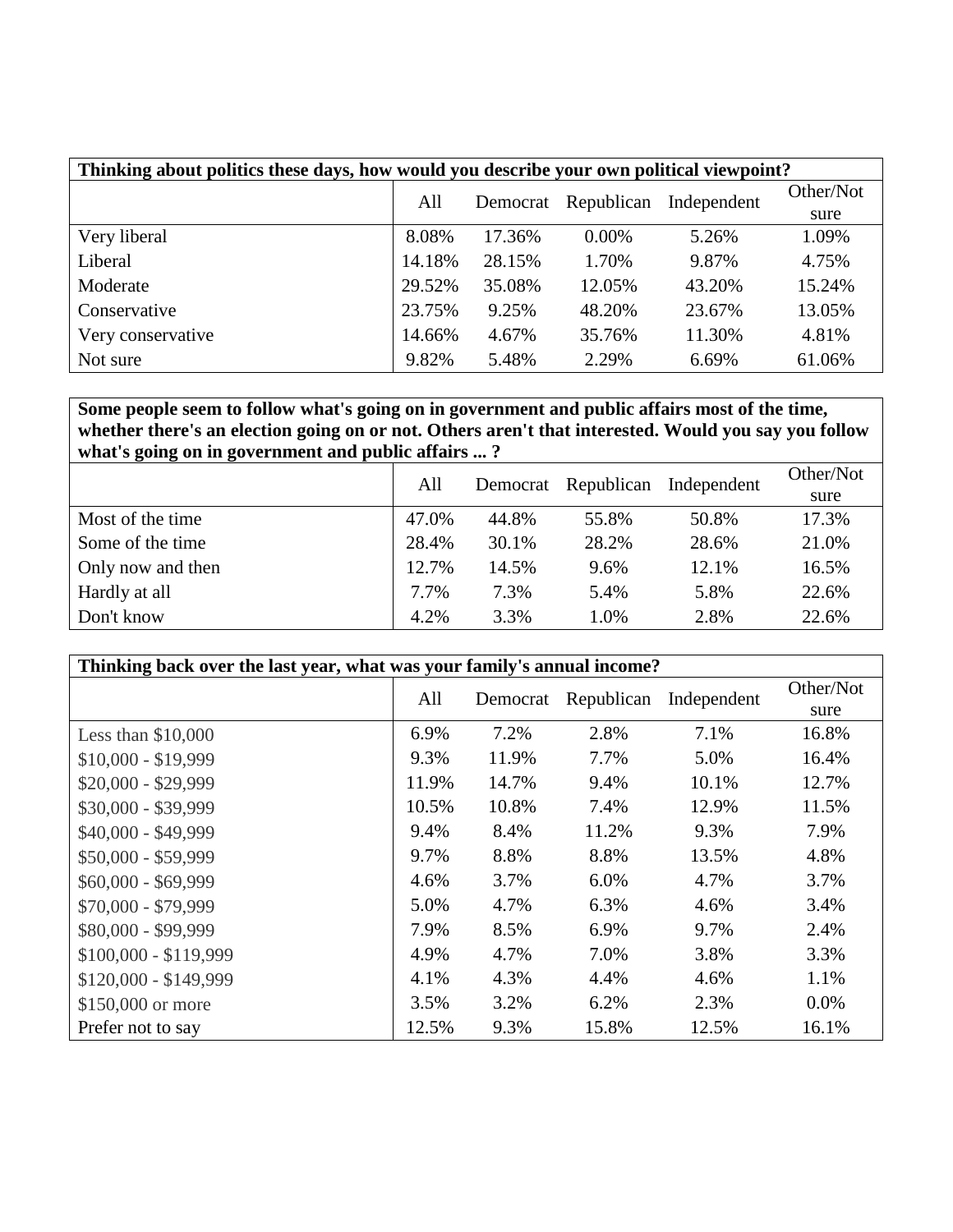| Are you registered to vote? |       |                                 |       |         |           |
|-----------------------------|-------|---------------------------------|-------|---------|-----------|
|                             | All   | Democrat Republican Independent |       |         | Other/Not |
|                             |       |                                 |       | sure    |           |
| Yes                         | 89.5% | 92.8%                           | 94.0% | 89.7%   | 60.7%     |
| N <sub>o</sub>              | 9.5%  | 6.5%                            | 5.6%  | 9.8%    | 33.2%     |
| Don't know                  | 1.0%  | $0.6\%$                         | 0.3%  | $0.5\%$ | 6.1%      |

| Generally speaking, do you think of yourself as a ? |       |          |            |             |           |  |  |
|-----------------------------------------------------|-------|----------|------------|-------------|-----------|--|--|
|                                                     | All   | Democrat | Republican | Independent | Other/Not |  |  |
|                                                     |       |          |            |             | sure      |  |  |
| <b>Strong Democrat</b>                              | 23.5% | 62.3%    | $0.0\%$    | $0.0\%$     | $0.0\%$   |  |  |
| Not very strong Democrat                            | 14.2% | 37.7%    | $0.0\%$    | $0.0\%$     | $0.0\%$   |  |  |
| Lean Democrat                                       | 6.9%  | $0.0\%$  | $0.0\%$    | 23.8%       | 4.6%      |  |  |
| Independent                                         | 13.8% | $0.0\%$  | $0.0\%$    | 35.5%       | 46.8%     |  |  |
| Lean Republican                                     | 11.5% | $0.0\%$  | 0.0%       | 38.2%       | 12.5%     |  |  |
| Not very strong Republican                          | 8.9%  | $0.0\%$  | 33.9%      | $0.0\%$     | $0.0\%$   |  |  |
| <b>Strong Republican</b>                            | 17.4% | $0.0\%$  | 66.1%      | $0.0\%$     | $0.0\%$   |  |  |
| Not sure                                            | 3.8%  | $0.0\%$  | $0.0\%$    | 2.5%        | 36.2%     |  |  |

| How important is religion in your life? |       |       |                     |             |           |
|-----------------------------------------|-------|-------|---------------------|-------------|-----------|
|                                         | All   |       | Democrat Republican | Independent | Other/Not |
|                                         |       |       |                     |             | sure      |
| Very important                          | 40.8% | 36.3% | 56.0%               | 36.3%       | 29.2%     |
| Somewhat important                      | 27.5% | 28.6% | 25.6%               | 28.2%       | 26.7%     |
| Not too important                       | 14.2% | 15.7% | 11.3%               | 13.8%       | 17.9%     |
| Not at all important                    | 17.4% | 19.5% | 7.1%                | 21.8%       | 26.2%     |

| Aside from weddings and funerals, how often do you attend religious services? |       |          |            |             |           |  |
|-------------------------------------------------------------------------------|-------|----------|------------|-------------|-----------|--|
|                                                                               | All   | Democrat | Republican | Independent | Other/Not |  |
|                                                                               |       |          |            |             | sure      |  |
| More than once a week                                                         | 8.2%  | 4.7%     | 13.0%      | 10.2%       | 2.7%      |  |
| Once a week                                                                   | 17.6% | 16.9%    | 24.6%      | 13.4%       | 12.5%     |  |
| Once or twice a month                                                         | 7.8%  | 10.6%    | 8.9%       | 4.5%        | 3.5%      |  |
| A few times a year                                                            | 14.8% | 12.2%    | 17.5%      | 15.8%       | 15.0%     |  |
| Seldom                                                                        | 22.2% | 24.7%    | 16.2%      | 24.3%       | 23.2%     |  |
| Never                                                                         | 26.8% | 29.3%    | 18.8%      | 29.3%       | 32.4%     |  |
| Don't know                                                                    | 2.5%  | 1.5%     | 1.0%       | 2.5%        | 10.7%     |  |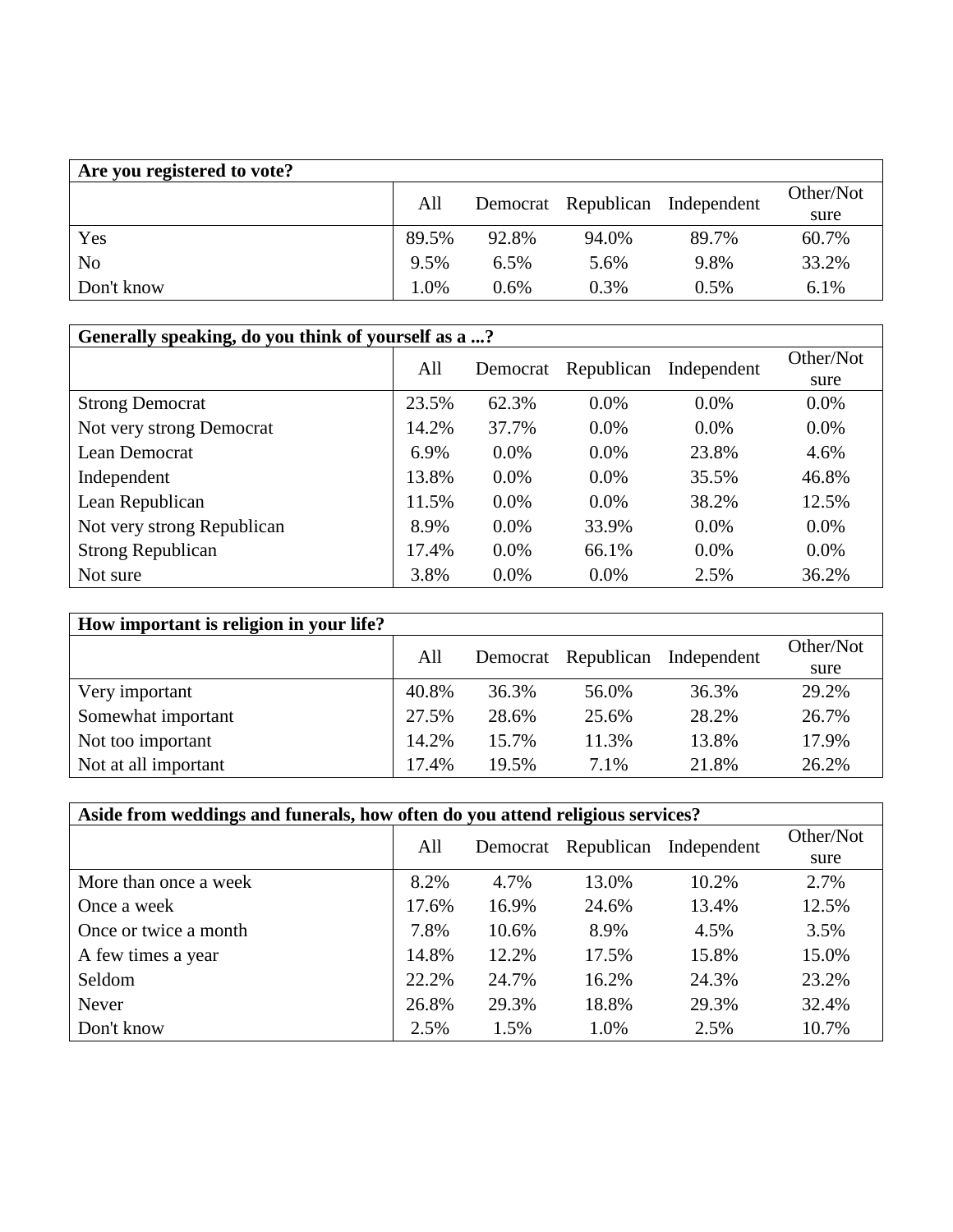### **People practice their religion in different ways. Outside of attending religious services, how often do you pray?**

| $\mathbf{v}$ . For $\mathbf{v}$ . | All   | Democrat | Republican | Independent | Other/Not<br>sure |
|-----------------------------------|-------|----------|------------|-------------|-------------------|
| Several times a day               | 30.8% | 26.0%    | 43.5%      | 29.1%       | 18.8%             |
| Once a day                        | 16.1% | 15.0%    | 19.3%      | 15.6%       | 13.1%             |
| A few times a week                | 12.4% | 13.4%    | 12.2%      | 12.3%       | 8.5%              |
| Once a week                       | 2.5%  | 3.1%     | 1.2%       | 3.6%        | 0.0%              |
| A few times a month               | 7.4%  | 8.2%     | 6.5%       | 5.8%        | 11.7%             |
| Seldom                            | 12.7% | 13.5%    | 9.2%       | 13.9%       | 16.5%             |
| Never                             | 15.2% | 16.8%    | 6.2%       | 18.5%       | 25.3%             |
| Don't know                        | 2.9%  | 4.0%     | 1.9%       | 1.2%        | 6.2%              |

| What is your present religion, if any?                           |       |          |            |             |           |  |  |
|------------------------------------------------------------------|-------|----------|------------|-------------|-----------|--|--|
|                                                                  | All   | Democrat | Republican | Independent | Other/Not |  |  |
|                                                                  |       |          |            |             | sure      |  |  |
| Protestant                                                       | 37.5% | 32.8%    | 49.6%      | 36.4%       | 24.5%     |  |  |
| Roman Catholic                                                   | 21.4% | 23.2%    | 26.0%      | 16.8%       | 13.6%     |  |  |
| Mormon                                                           | 1.5%  | 0.3%     | 2.0%       | 2.6%        | 2.1%      |  |  |
| <b>Eastern or Greek Orthodox</b>                                 | 0.4%  | 0.2%     | 0.5%       | 0.7%        | $0.0\%$   |  |  |
| Jewish                                                           | 1.9%  | 2.7%     | 1.2%       | 1.9%        | 1.0%      |  |  |
| Muslim                                                           | 1.2%  | 2.0%     | 0.9%       | 0.6%        | 0.0%      |  |  |
| <b>Buddhist</b>                                                  | 0.9%  | 0.5%     | 0.0%       | 1.6%        | 2.5%      |  |  |
| Hindu                                                            | 0.1%  | 0.3%     | 0.0%       | 0.0%        | 0.0%      |  |  |
| Atheist                                                          | 4.9%  | 5.7%     | 1.5%       | 7.2%        | 4.0%      |  |  |
| Agnostic                                                         | 4.0%  | 4.7%     | 0.7%       | 6.6%        | 2.6%      |  |  |
| Nothing in particular                                            | 20.3% | 21.3%    | 11.7%      | 22.0%       | 37.1%     |  |  |
| Something else*                                                  | 6.0%  | 6.4%     | 5.9%       | 3.6%        | 12.5%     |  |  |
| *Write-in information is available for those who are interested. |       |          |            |             |           |  |  |